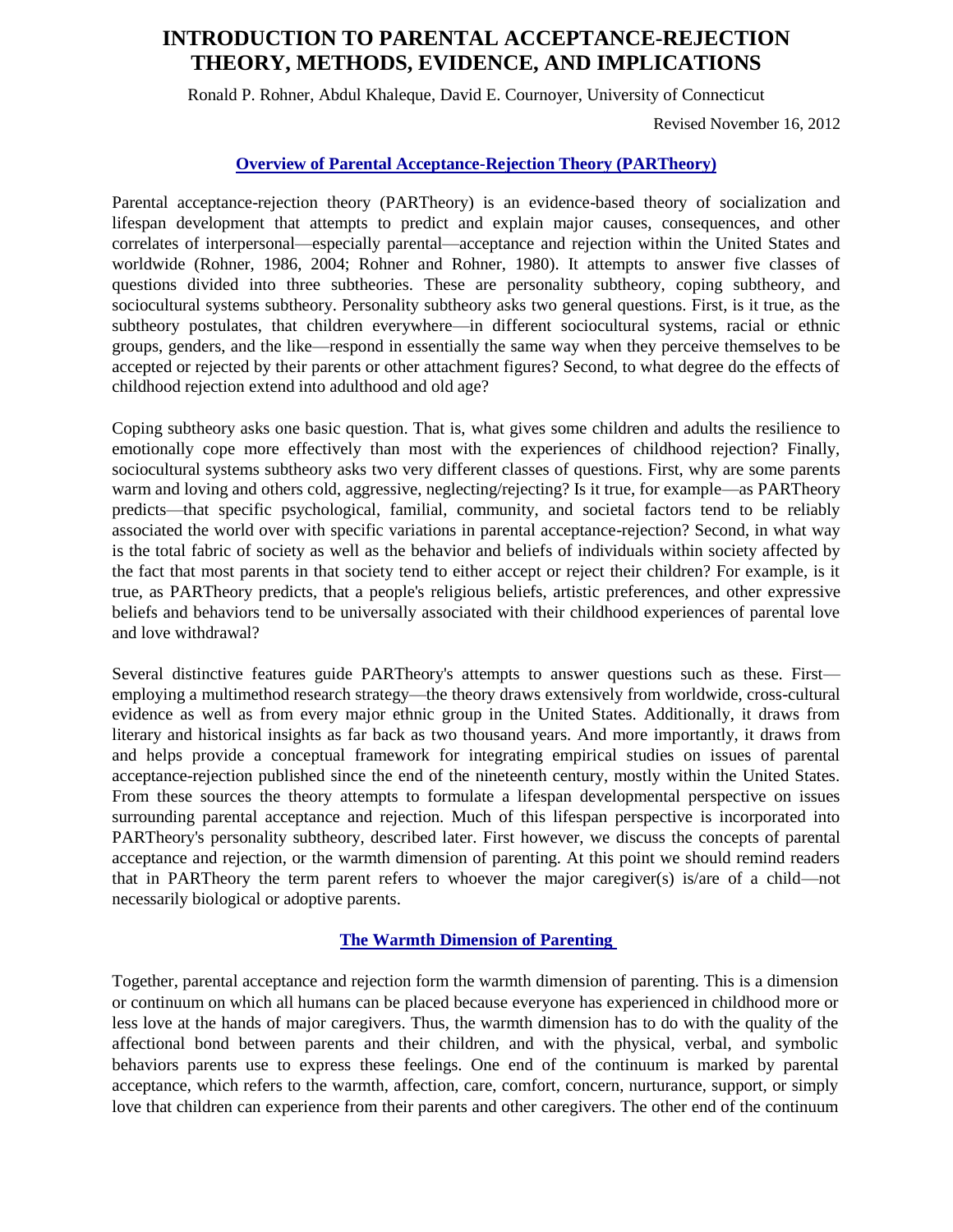is marked by parental rejection, which refers to the absence or significant withdrawal of these feelings and behaviors, and by the presence of a variety of physically and psychologically hurtful behaviors and affects. Extensive cross-cultural research over the course of half a century in PARTheory reveals that parental rejection can be experienced by any combination of four principal expressions: (1) cold and unaffectionate, the opposite of being warm and affectionate, (2) hostile and aggressive, (3) indifferent and neglecting, and (4) undifferentiated rejecting. Undifferentiated rejection refers to individuals' beliefs that their parents do not really care about them or love them, even though there might not be clear behavioral indicators that the parents are neglecting, unaffectionate, or aggressive toward them.

These behaviors are shown graphically in Figure 1. Elements to the left of the slash marks (warmth, hostility, and indifference) in the Figure refer to internal, psychological states of parents. That is, parents may feel or be perceived to feel warm (or cold and unloving) toward their children, or they may feel or be perceived to feel hostile, angry, bitter, resentful, irritable, impatient, or antagonistic toward them. Alternatively, parents may feel or be perceived to feel indifferent toward their children, feel or be perceived to feel unconcerned and uncaring about them, or have a restricted interest in their overall well being. Elements to the right of the slash marks in the Figure (affection, aggression, and neglect) refer to observable behaviors that result when parents act on these emotions. Thus when parents act on their feelings of love they are likely to be affectionate. As noted in the Figure, parental affection can be shown physically (e.g. hugging, kissing, caressing, and comforting), verbally (e.g. praising, complimenting, and saying nice things to or about the child), or symbolically in some other way, as with the use of culturally specific gestures. These and many other caring, nurturing, supportive, and loving behaviors help define the behavioral expressions of parental acceptance.

When parents act on feelings of hostility, anger, resentment, or enmity, the resulting behavior is generally called aggression. As construed in PARTheory, aggression is any behavior where there is the intention of hurting someone, something, or oneself (physically or emotionally). Figure 1 shows that parents may be physically aggressive (e.g., hitting, pushing, throwing things, and pinching) and verbally aggressive (e.g. sarcastic, cursing, mocking, shouting, saying thoughtless, humiliating, or disparaging things to or about the child). Additionally, parents may use hurtful, nonverbal symbolic gestures toward their children.

The connection between indifference as an internal motivator and neglect as a behavioral response is not as direct as the connection between hostility and aggression. This is true because parents may neglect or be perceived to neglect their children for many reasons that have nothing to do with indifference. For example, parents may neglect their children as a way of trying to cope with their anger toward them. Neglect is not simply a matter of failing to provide for the material and physical needs of children, however; it also pertains to parents' failure to attend appropriately to children's social and emotional needs. Often, for example, neglecting parents pay little attention to children's needs for comfort, solace, help, or attention; they may also remain physically as well as psychologically unresponsive or even unavailable or inaccessible. All these behaviors, real or perceived—individually and collectively—are likely to induce children to feel unloved or rejected. Even in warm and loving families, however, children are likely to experience—at least occasionally—a few of these hurtful emotions and behaviors.

Thus it is important to be aware that parental acceptance-rejection can be viewed and studied from either of two perspectives. That is, acceptance-rejection can be studied as perceived or subjectively experienced by the individual (the phenomenological perspective), or it can be studied as reported by an outside observer (the behavioral perspective). Usually, but not always, the two perspectives lead to similar conclusions. PARTheory research suggests, however, that if the conclusions are very discrepant one should generally trust the information derived from the phenomenological perspective.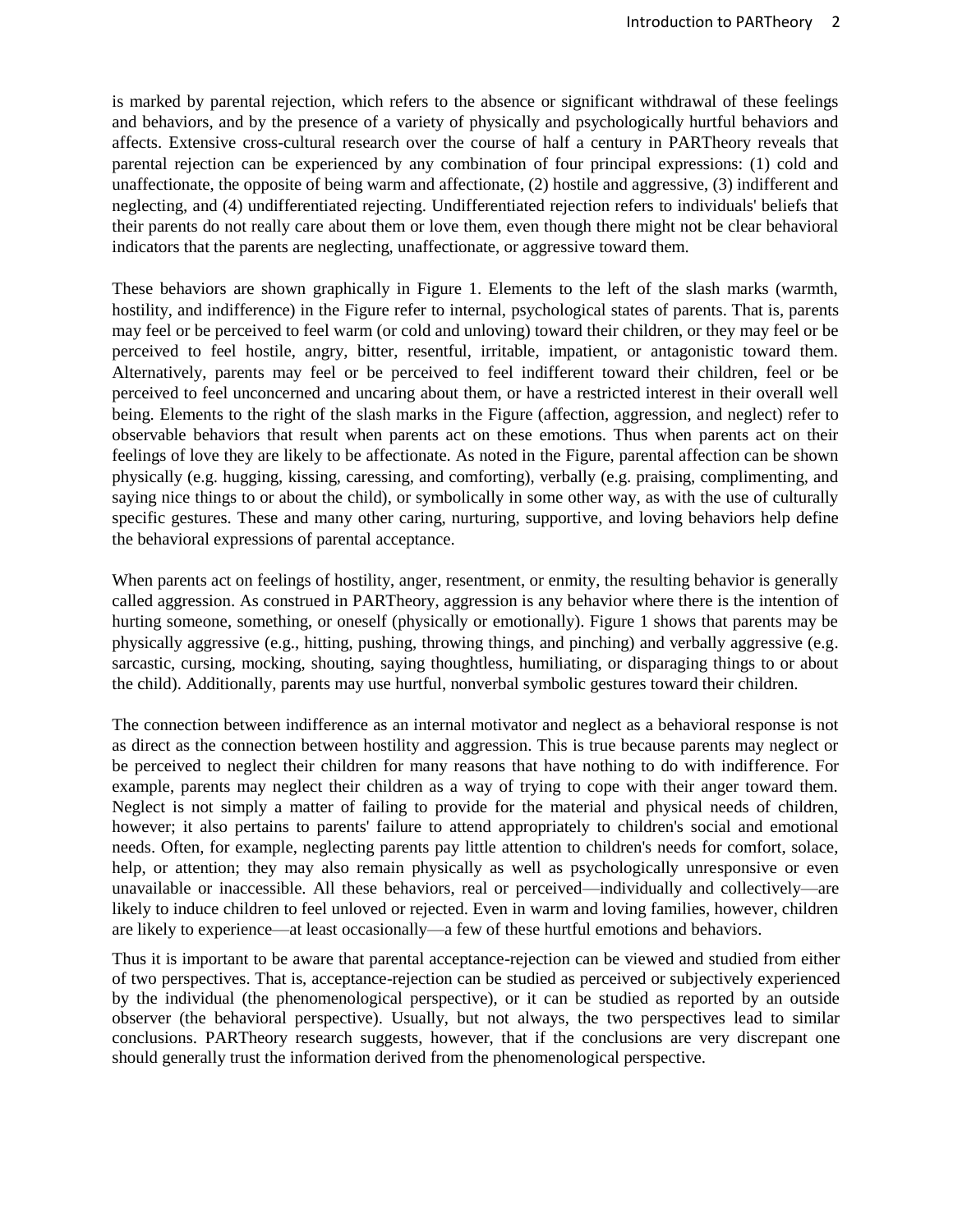

**Figure 1. The Warmth Dimension of Parenting** 

This is true because a child may feel unloved (as in undifferentiated rejection), but outside observers may fail to detect any explicit indicators of parental rejection. Alternatively, observers may report a significant amount of parental aggression or neglect, but the child may not feel rejected. This occurs with some regularity in reports of child abuse and neglect. Thus there is only a problematic relation between socalled "objective" reports of abuse, rejection, and neglect on the one hand and children's perceptions of parental acceptance-rejection on the other. As Kagan (1978, p. 61) put it, "parental rejection is not a specific set of actions by parents but a belief held by the child."

In effect, much of parental acceptance-rejection is symbolic (Kagan, 1974, 1978). Therefore, to understand why rejection has consistent effects on children and adults, one must understand its symbolic nature. Certainly in the context of ethnic and cross-cultural studies investigators must strive to understand people's symbolic, culturally-based interpretations of parents' love-related behaviors if they wish to fully comprehend the acceptance-rejection process in those settings. That is, even though parents everywhere may express, to some degree, acceptance (warmth, affection, care, concern) and rejection (coldness, lack of affection, hostility, aggression, indifference, neglect), the way they do it is highly variable and saturated with cultural or sometimes idiosyncratic meaning. For example, parents anywhere might praise or compliment their children, but the way in which they do it in one sociocultural setting might have no meaning (or might have a totally different meaning) in a second setting. This is illustrated in the following incident:

A few years ago I [Rohner] interviewed a high caste Hindu woman about family matters in India. Another woman seated nearby distracted my attention. The second woman quietly and carefully peeled an orange and then removed the seeds from each segment. Her 9-year-old daughter became increasingly animated as her mother progressed. Later, my Bengali interpreter asked me if I had noticed what the woman was doing. I answered that I had, but that I had not paid much attention to it. "Should I have?" "Well," she answered, "you want to know about parental love and affection in West Bengal, so you should know...." She went on to explain that when a Bengali mother wants to praise her child—to show approval and affection for her child—she might give the child a peeled and seeded orange. Bengali children understand completely that their mothers have done something special for them, even though mothers may not use words of praise for to do so would be unseemly, much like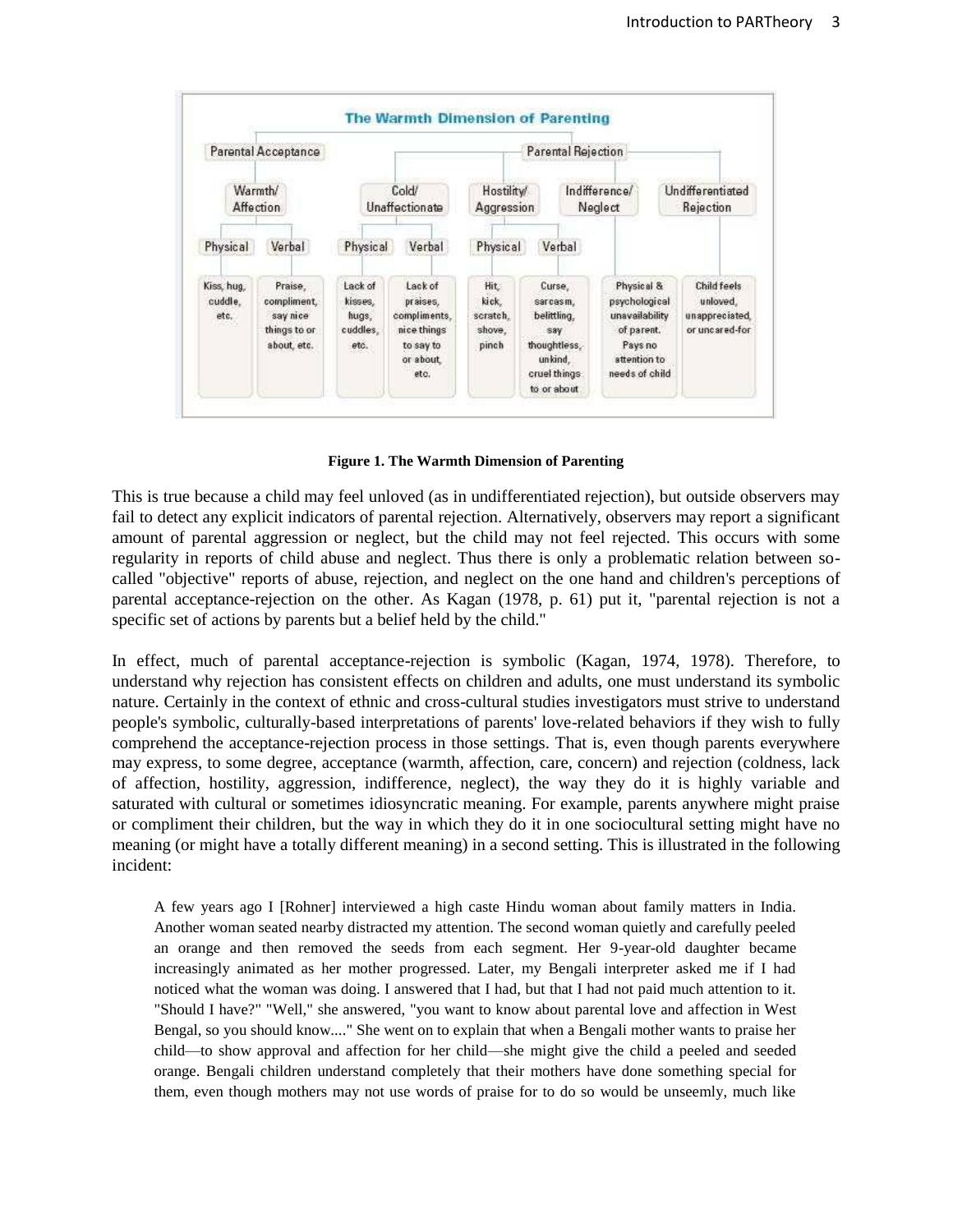praising themselves. (Rohner, 1994, p. 113; see also Rohner and Chaki-Sircar, 1988).

At this point we should caution that in everyday American English the word rejection implies bad parenting and sometimes even bad people. In cross-cultural and multiethnic research, however, one must attempt to view the word as being descriptive of parents' behavior, not judgmental or evaluative. This is so because parents in about 25 percent of the world's societies behave in ways that are consistent with the definition of rejection given here (Rohner, 1975; Rohner & Rohner, 1980), but in the great majority of cases—including historically in the United States—these parents behave toward their children the way they believe good, responsible parents should behave, as defined by cultural norms. Therefore, in the context of cross-cultural research on parental acceptance-rejection, a major goal is to determine whether children and adults everywhere respond the same way when they experience themselves to be accepted or rejected as children—regardless of cultural, racial, ethnic, gender, or social class differences, or other such defining conditions. This issue is discussed next in the context of PARTheory's personality subtheory.

#### **PARTheory's Personality Subtheory**

As we said earlier, PARTheory's personality subtheory attempts to predict and explain major personality or psychological—especially mental health-related—consequences of perceived parental acceptance and rejection. The subtheory begins with the probably untestable assumption that over the course of evolution humans have developed the enduring, biologically based emotional need for positive response from the people most important to them (see also Baumeister & Leary, 1995; Bjorklund & Pellegrini, 2002; Leary, 1999). The need for positive response includes an emotional wish, desire, or yearning (whether consciously recognized or not) for comfort, support, care, concern, nurturance, and the like. In adulthood, the need becomes more complex and differentiated to include the wish (recognized or unrecognized) for positive regard from people with whom one has an affectional bond of attachment. People who can best satisfy this need are typically parents for infants and children, but include significant others and nonparental attachment figures for adolescents and adults.

As construed in PARTheory, a *significant other* is any person with whom a child or adult has a relatively long-lasting emotional tie, who is uniquely important to the individual, and who is interchangeable with no one else. In this sense, parents are generally significant others, but parents also tend to have one additional quality not shared by most significant others. That is, children's sense of emotional security and comfort tends to be dependent on the quality of their relationship with their parents. Because of that, parents are usually the kind of significant other called *attachment figures* in both PARTheory and attachment theory (Ainsworth, 1989; Bowlby, 1982; Colin, 1996). Parents are thus uniquely important to children because the security and other emotional and psychological states of offspring are dependent on the quality of relationship with their parent(s). It is for this reason that parental acceptance and rejection is postulated in PARTheory to have unparalleled influence in shaping children's personality development over time. Moreover, according to PARTheory's personality subtheory, adults' sense of emotional security and well-being tends to be dependent on the perceived quality of relationship with adult attachment figures. Thus acceptance or rejection by an intimate partner is also postulated to have a major influence on adults' personality and psychological adjustment. The concept *personality* is defined in personality subtheory as an individual's more or less stable set of predispositions to respond (i.e., affective, cognitive, perceptual, and motivational dispositions) and actual modes of responding (i.e., observable behaviors) in various life situations or contexts. This definition recognizes that behavior is motivated, is influenced by external (i.e., environmental) as well as internal (e.g., emotional, biological, and learning) factors, and usually has regularity or orderliness about it across time and space. PARTheory's personality subtheory postulates that the emotional need for positive response from significant others and attachment figures is a powerful motivator, and when children do not get this need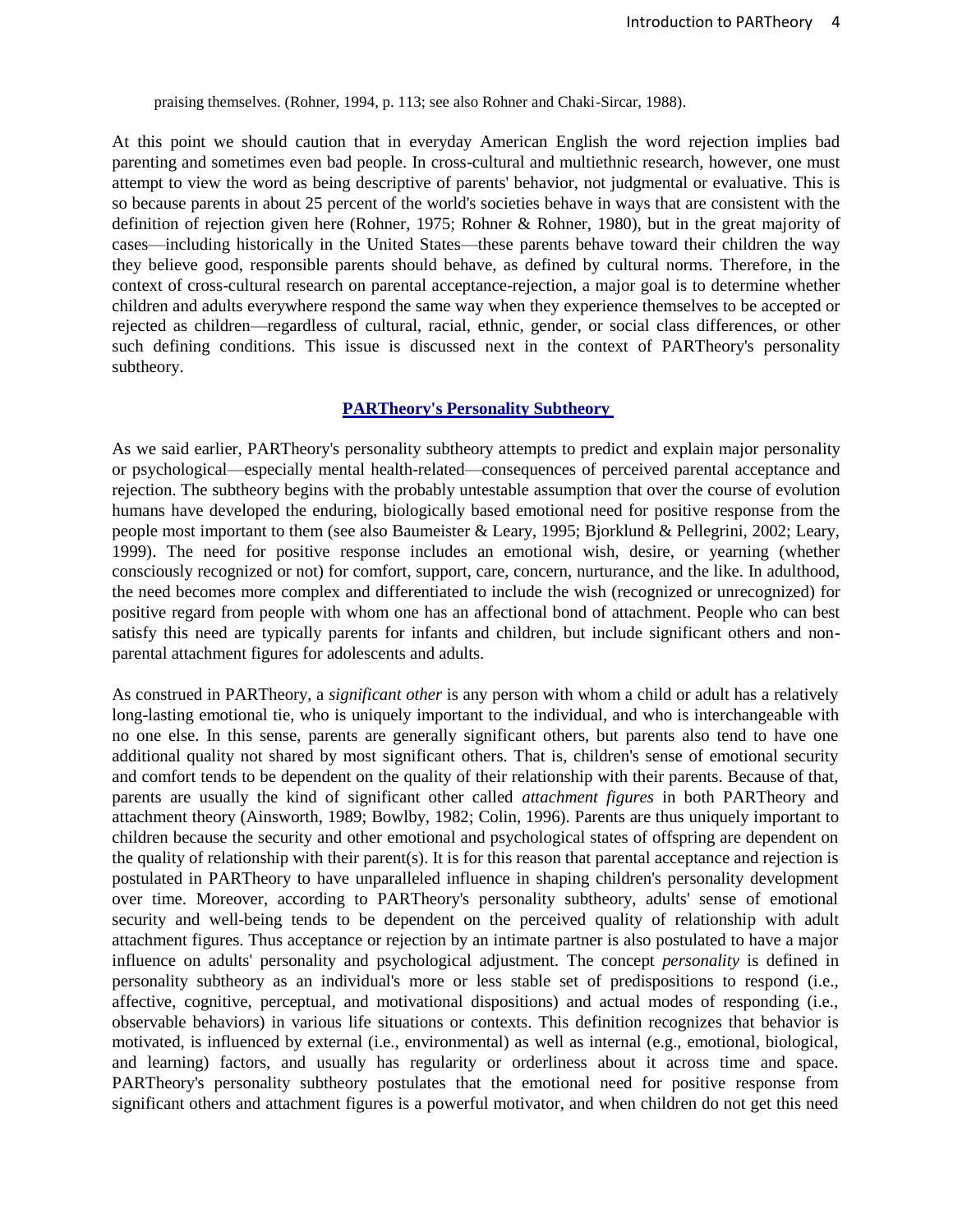satisfied adequately by their parents (or adults do not get this need met by their attachment figures), they are predisposed to respond emotionally and behaviorally in specific ways. In particular—according to the subtheory—individuals who feel rejected are likely to be anxious and insecure. In an attempt to allay these feelings and to satisfy their needs, persons who feel rejected often increase their bids for positive response, but only up to a point. That is, they tend to become more dependent, as shown in Figure 2.



**Figure 2. Dependence/Independence in Relation to Parental Acceptance-Rejection** 

The term *dependence* in the theory refers to the internal, psychologically felt wish or yearning for emotional (as opposed to instrumental or task-oriented) support, care, comfort, attention, nurturance, and similar behaviors from attachment figures. The term, as used in PARTheory, also refers to the actual behavioral bids individuals make for such responsiveness. For young children these bids may include clinging to parents, whining, or crying when parents unexpectedly depart, and seeking physical proximity with them when they return. Older children and adults may express their need for positive response more symbolically—especially in times of distress—by seeking reassurance, approval, or support, as well as comfort, affection, or solace from people who are most important to them—particularly from parents for youths, and from non-parental significant others and attachment figures for adults.

Dependence is construed in PARTheory as a continuum, with independence defining one end of the continuum and dependence the other. Independent people are those who have their need for positive response met sufficiently so that they are free from frequent or intense yearning or behavioral bids for succor from significant others. Very dependent people on the other hand are those who have a frequent and intense desire for positive response, and are likely to make many bids for response. As with all the personality dispositions studied in PARTheory, humans everywhere can be placed somewhere along the continuum of being more or less dependent or independent. According to the theory, much of the variation in dependence among children and adults is contingent on the extent to which they perceive themselves to be accepted or rejected. Many rejected children and adults feel the need for constant reassurance and emotional support.

According to personality subtheory, parental rejection as well as rejection by other attachment figures also leads to other personality outcomes, in addition to dependence. These include hostility, aggression,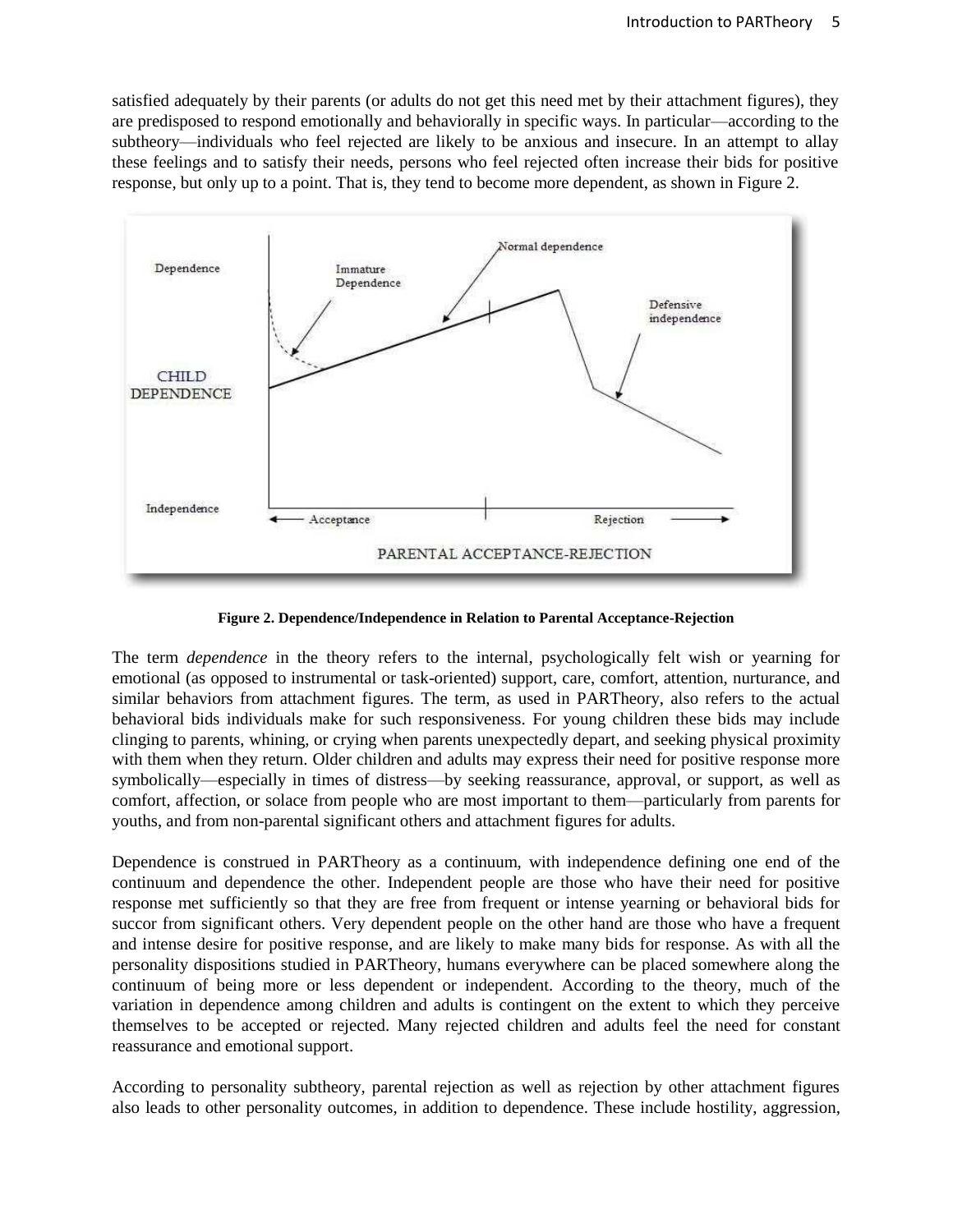passive aggression, or psychological problems with the management of hostility and aggression; emotional unresponsiveness; immature dependence or defensive independence depending on the form, frequency, duration, and intensity of perceived rejection and parental control; impaired self-esteem; impaired self-adequacy; emotional instability; and negative worldview. Theoretically these dispositions are expected to emerge because of the intense psychological pain produced by perceived rejection. More specifically, beyond a certain point—a point that varies from individual to individual—children and adults who experience significant rejection are likely to feel ever-increasing anger, resentment, and other destructive emotions that may become intensely painful. As a result, many rejected persons close off emotionally in an effort to protect themselves from the hurt of further rejection. That is, they become less emotionally responsive. In so doing they often have problems being able or willing to express love and in knowing how to or even being capable of accepting it from others.

Because of all this psychological hurt, some rejected individuals become defensively independent. Defensive independence is like healthy independence in that individuals make relatively few behavioral bids for positive response. It is unlike healthy independence, however, in that defensively independent people continue to crave warmth and support—positive response—though they sometimes do not recognize it. Indeed, because of the overlay of anger, distrust, and other negative emotions generated by chronic rejection they often positively deny this need, saying in effect, "To hell with you! I don't need you. I don't need anybody!" Defensive independence with its associated emotions and behaviors sometimes leads to a process of counter rejection, where individuals who feel rejected reject the person(s) who reject them. Not surprisingly, this process sometimes escalates into a cycle of violence and other serious relationship problems.

In addition to dependence or defensive independence, individuals who feel rejected are predicted in PARTheory's personality subtheory to develop feelings of impaired self-esteem and impaired selfadequacy. This comes about because—as noted in symbolic interaction theory (Cooley, 1902; Mead, 1934)—individuals tend to view themselves as they think their parents or significant others view them. Thus, insofar as children and adults feel their attachment figures do not love them, they are likely to feel they are unlovable, perhaps even unworthy of being loved. Whereas self-esteem pertains to individuals' feelings of self-worth or value, self-adequacy pertains to their feelings of competence or mastery to perform daily tasks adequately and to satisfy their own instrumental (task oriented) needs. Insofar as individuals feel they are not very good people, they are also apt to feel they are not very good at satisfying their needs. Or alternatively, insofar as people feel they are no good at satisfying their personal needs, they often come to think less well of themselves more globally. Anger, negative self-feelings, and the other consequences of perceived rejection tend to diminish rejected children's and adults' capacity to deal effectively with stress. Because of this, people who feel rejected often tend to be less emotionally stable than people who feel accepted. They often become emotionally upset—perhaps tearful or angry when confronted with stressful situations that accepted (loved) people are able to handle with greater emotional equanimity. All these acutely painful feelings associated with perceived rejection tend to induce children and adults to develop a negative worldview. That is, according to PARTheory, rejected persons are likely to develop a view of the world—of life, interpersonal relationships, and the very nature of human existence—as being untrustworthy, hostile, unfriendly, emotionally unsafe, threatening, or dangerous. These thoughts and feelings often extend to people's beliefs about the nature of the supernatural world (i.e., God, the gods, and other religious beliefs) (Rohner, 1975, 1986), discussed more fully below in PARTheory's sociocultural systems subtheory.

Negative worldview, negative self-esteem, negative self-adequacy, and some of the other personality dispositions described above are important elements in the social-cognition or mental representations of rejected persons. In PARTheory, the concept of *mental representation* refers to an individual's more-orless organized but usually implicit conception of existence, including conception of things that the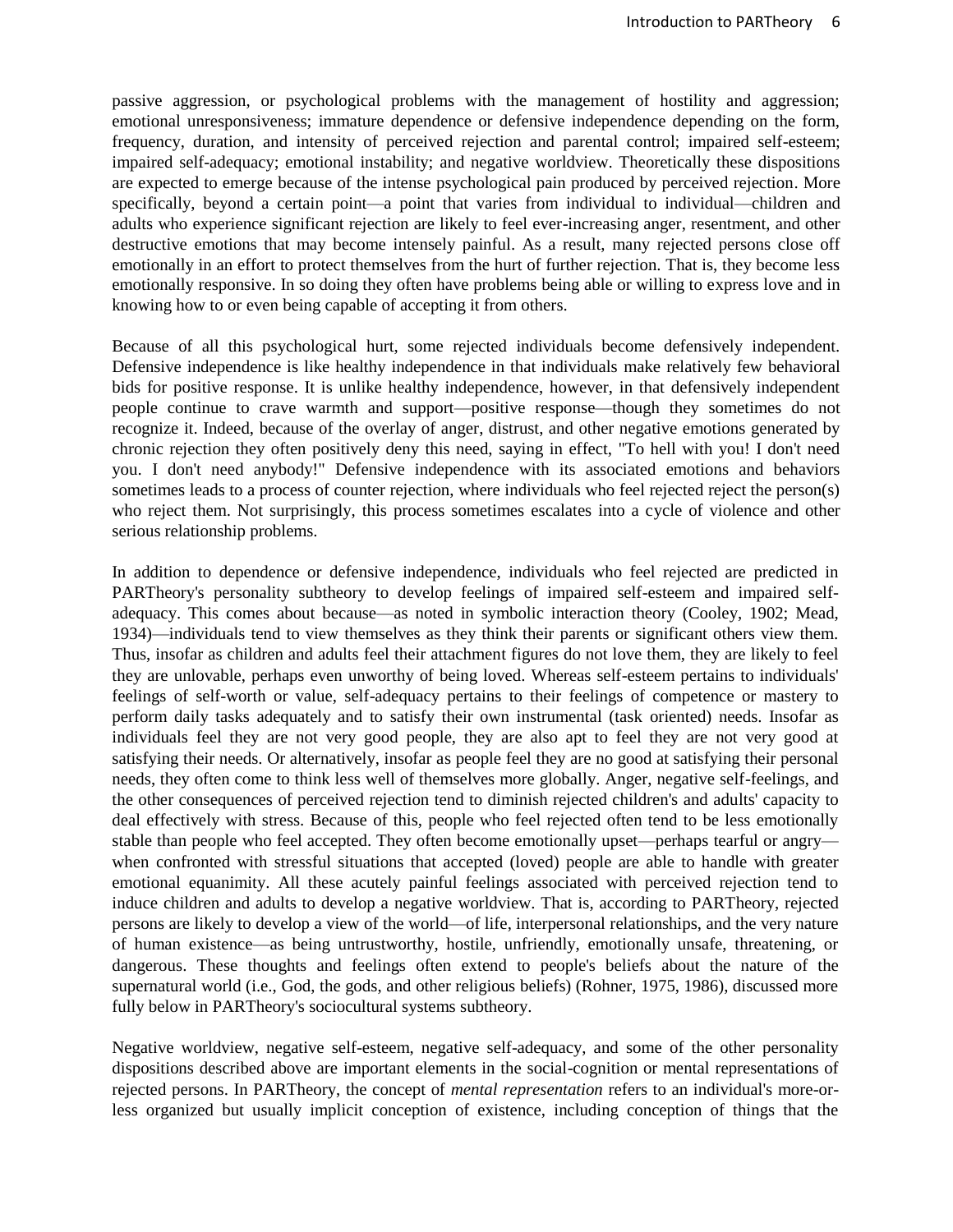individual takes for granted about self, others, and the experiential world constructed from emotionally significant past and current experiences. Along with one's emotional state—which both influences and is influenced by one's conception of reality—mental representations tend to shape the way in which individuals perceive, construe, and react to new experiences, including interpersonal relationships. Mental representations also influence what and how individuals store and remember experiences (see also Baldwin, 1992; Clausen, 1972; Crick & Dodge, 1994; Epstein, 1994).

Once created, individuals' mental representations of self, of significant others, and of the world around them tend to induce them to seek or to avoid certain situations and kinds of people. In effect, the way individuals think about themselves and their world shapes the way they live their lives. This is notably true of rejected children and adults. For example, many rejected persons have a tendency to perceive hostility where none is intended, to see deliberate rejection in unintended acts of significant others, or to devalue their sense of personal worth in the face of strong counter-information. Moreover, rejected persons are likely to seek, create, interpret, or perceive experiences, situations, and relationships in ways that are consistent with their distorted mental representations. And they often tend to avoid or mentally reinterpret situations that are inconsistent with these representations. Additionally, rejected children and adults often construct mental images of personal relationships as being unpredictable, untrustworthy, and perhaps hurtful. These negative mental representations are often carried forward into new relationships where rejected individuals find it difficult to trust others emotionally, or where they may become hypervigilant and hypersensitive to any slights or signs of emotional undependability. Because of all this selective attention, selective perception, faulty styles of causal attribution, and distorted cognitive information processing, rejected individuals are generally expected in PARTheory to self-propel along qualitatively different developmental pathways from accepted or loved people.

Many of these effects of perceived rejection are also found in developmental trauma disorder (DTD; van der Kolk, 2010) and in complex posttraumatic stress disorder (Complex PTSD or simply CPTSD; Courtois, 2004). These are conditions where youths experience repeated trauma—especially interpersonal trauma—over an extended period of time and developmental periods. Included among the shared effects of perceived rejection, DTD and CPTSD are issues of hypervigilance, anxiety, often self-hatred, and problems with interpersonal relationships, and suicidality, among several others. Additionally, issues of depression and substance abuse, discussed later, are also implicated in both perceived rejection and in DTD and CPTSD.

The pain of perceived rejection is very real. In fact, brain imaging (*f*MRI) studies reveal that specific parts of the brain (i.e., the anterior cingulate cortex, and the right ventral prefrontal cortex) are activated when people feel rejected, just as they are when people experience physical pain (Eisenberger, 2012; Eisenberger, Lieberman, & Williams, 2003. See also Squire & Stein, 2003). Moreover, Fisher, Aron, and Brown (2005) found that different regions of the brain were activated among adults who were happily in love versus those who had been recently rejected by their partners.

In addition to research using *f*MRIs, results of both animal and human studies suggest that emotional trauma in childhood may affect brain structure and function in other ways. For example, evidence shows that emotional neglect in childhood may be a significant risk factor for cerebral infarction in old age (Wilson, et al., 2012). Moreover, perceived rejection and other forms of long-term emotional trauma are often implicated in the alteration of brain chemistry (Ford & Russo, 2006). The effect of these and other neurobiological and neuropsychological changes may ultimately compromise children's central nervous system and psychosocial development (Ford, 2005). On the positive side, however, Luby et al. (2012) found that the early experience of maternal nurturance among preschoolers was strongly predictive of larger hippocampal volume among the same children at school age. These results are important because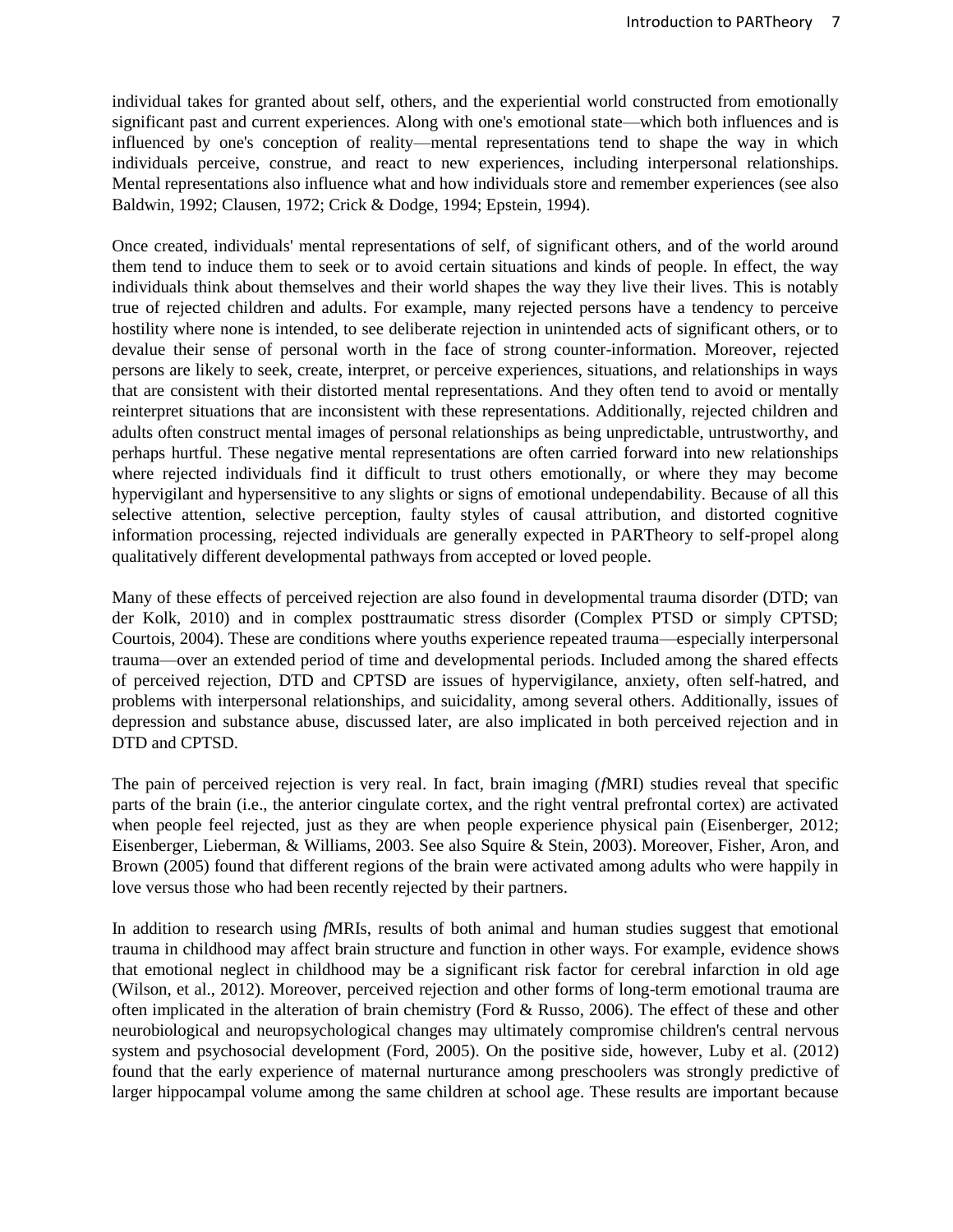the hippocampus is a region of the brain that is central to memory, emotion regulation, stress modulation, and other functions—all of which are essential for healthy socio-emotional adjustment.

It is perhaps for reasons such as these that scores of studies involving thousands of participants crossculturally and among major American ethnic groups consistently show that about 80% of the children and adults measured so far respond as personality subtheory predicts. In fact no adequate study anywhere across cultures, genders, ages, geographic boundaries, ethnicities, and other defining conditions of the world—has failed to show the same basic trend portrayed in Figure 3.

That is, Figure 3 graphically displays PARTheory's postulates about expected relations between perceived acceptance-rejection and individuals' mental health status. More specifically, the Figure shows that, within a band of individual variation, children's and adults' mental health status is likely to become impaired in direct proportion to the form, frequency, severity, and duration of rejection experienced. Some individuals who come from loving families, however, also display the constellation of psychological problems typically shown by rejected individuals. These people are called "troubled" in PARTheory; many are individuals (e.g. adults) who are in a less than loving (e.g., rejecting) relationships with attachment figures other than parents. This fact helps confirm PARTheory's expectation that, for most people, perceived rejection by any attachment figure at any point throughout the lifespan effectively compromises the likelihood of healthy social-emotional functioning. However, it is also expected in PARTheory that a very small minority of individuals will be able to thrive emotionally despite having experienced significant rejection by an attachment figure. As shown in Figure 3, these people are called copers. They are the focus of PARTheory's coping subtheory briefly discussed next.



**Figure 3. Copers and Troubled Individuals in Relation to PARTheory's Personality Subtheory** 

#### **PARTheory's Coping Subtheory**

As we said earlier, PARTheory's coping subtheory deals with the question of how some rejected individuals appear to be able to withstand the corrosive drizzle of day-to-day rejection without suffering the negative mental health consequences that most rejected individuals do. Theoretically and empirically the coping process is the least well-developed portion of PARTheory. As is true for most other bodies of research on the coping process (Somerfield & McCrae, 2000), little is yet known with confidence about the mechanisms and processes that help answer coping subtheory's basic question. Nonetheless it seems clear that in order to understand the coping process--indeed the entire acceptance-rejection process--one must adopt a multivariate, person-in-context perspective. This perspective has three elements: self, other, and context. Specifically, the multivariate model of behavior employed in PARTheory states that the behavior of the individual (e.g., coping with perceived rejection) is a function of the interaction between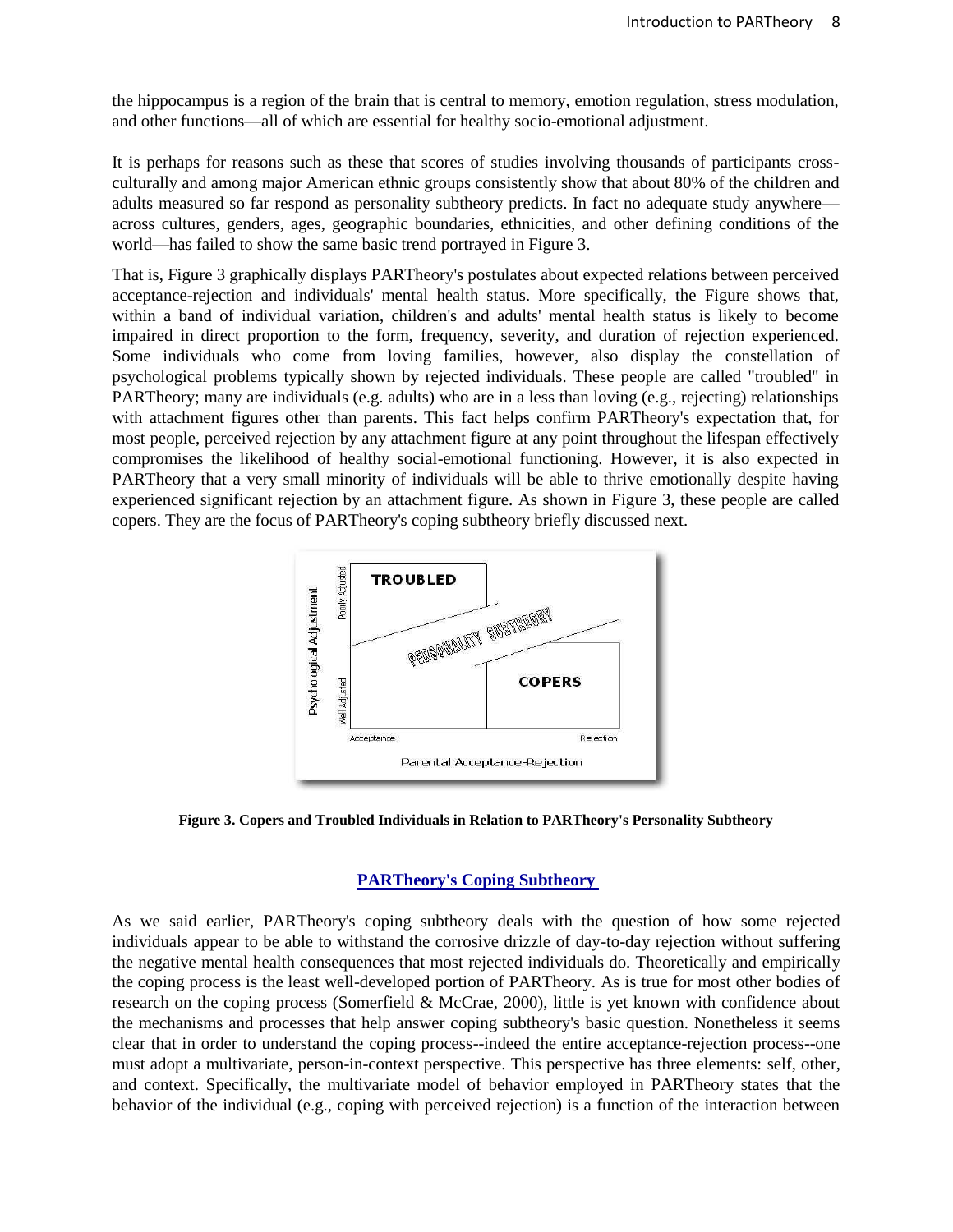self, other, and context. "Self" characteristics include the individual's mental representations along with the other internal (biological) and external (personality) characteristics discussed earlier. "Other" characteristics include the personal and interpersonal characteristics of the rejecting parent(s) and other attachment figure(s), along with the form, frequency, duration, and severity of rejection. "Context" characteristics include other significant people in the individual's life, along with social-situational characteristics of the person's environment. A specific research hypothesis coming from this perspective states that, all other things being equal, the likelihood of children being able to cope with perceived parental rejection is enhanced by the presence of a warm, supportive, alternate caregiver or attachment figure.

PARTheory's emphasis on mental activity—including mental representations—leads us to expect that specific social cognitive capabilities allow some children and adults to cope with perceived rejection more effectively than others. These capabilities include a clearly differentiated sense of self, a sense of selfdetermination, and the capacity to depersonalize (Rohner, 1986). More specifically, coping subtheory expects that the capacity of individuals to cope with rejection is enhanced to the degree that they have a clearly differentiated sense of self, one aspect of which is a sense of self-determination. Self-determined individuals believe they can exert at least a modicum of control over what happens to them through their own effort or personal attributes. Other individuals may feel like pawns: They feel as though things happen to them because of fate, chance, luck, or powerful others. Individuals with a sense of selfdetermination have an internal psychological resource for minimizing some of the most damaging consequences of perceived rejection.

Similarly, individuals who have the capacity to depersonalize are provided another social-cognitive resource for dealing with perceived rejection. Personalizing refers to the act of "taking it personally," that is, to reflexively or automatically relating life events and interpersonal encounters to oneself--of interpreting events egocentrically in terms of oneself, usually in a negative sense. Thus, personalizers are apt to interpret inadvertent slights and minor acts of insensitivity as being deliberate acts of rejection or other hurtful intentions. Individuals who are able to depersonalize, however, have a psychological resource for dealing in a more positive way with interpersonal ambiguities. All three of these social cognitive factors appear to provide psychological shields against the most corrosive effects of perceived rejection. However, these attributes themselves tend to be affected by rejection, thus complicating the task of assessing the independent contribution that each might make in helping children and adults cope with perceived rejection.

It is important to note here that the concept *coper* in PARTheory's coping subtheory refers to affective copers versus instrumental copers. *Affective copers* are those people whose emotional and overall mental health is reasonably good despite having been raised in seriously rejecting families. *Instrumental copers*, on the other hand, are rejected persons who do well school, in their professions, occupations, and other task-oriented activities but whose emotional and mental health is impaired. Instrumental copers maintain a high level of task competence and occupational performance despite serious rejection. Many prominent personalities in history have been instrumental copers. Included among them are such personages as Louis "Satchmo" Armstrong, John Stuart Mill, Richard Nixon, Edgar Allen Poe, Eleanor Roosevelt, Babe Ruth, and Mark Twain, among many, many others (Goertzel & Goertzel, 1962; Howe, 1982). Biographies and autobiographies of these individuals reveal that even though they were successful instrumental copers, they were not affective copers. All appear to have been psychologically distressed in ways described by PARTheory's personality subtheory.

Even though the mental health status of affective copers is reasonably good, it is generally not as good as that of individuals coming from loving (accepting) families—but it does tend to be significantly better than that of most individuals coming from rejecting families. Over time, from childhood into adulthood,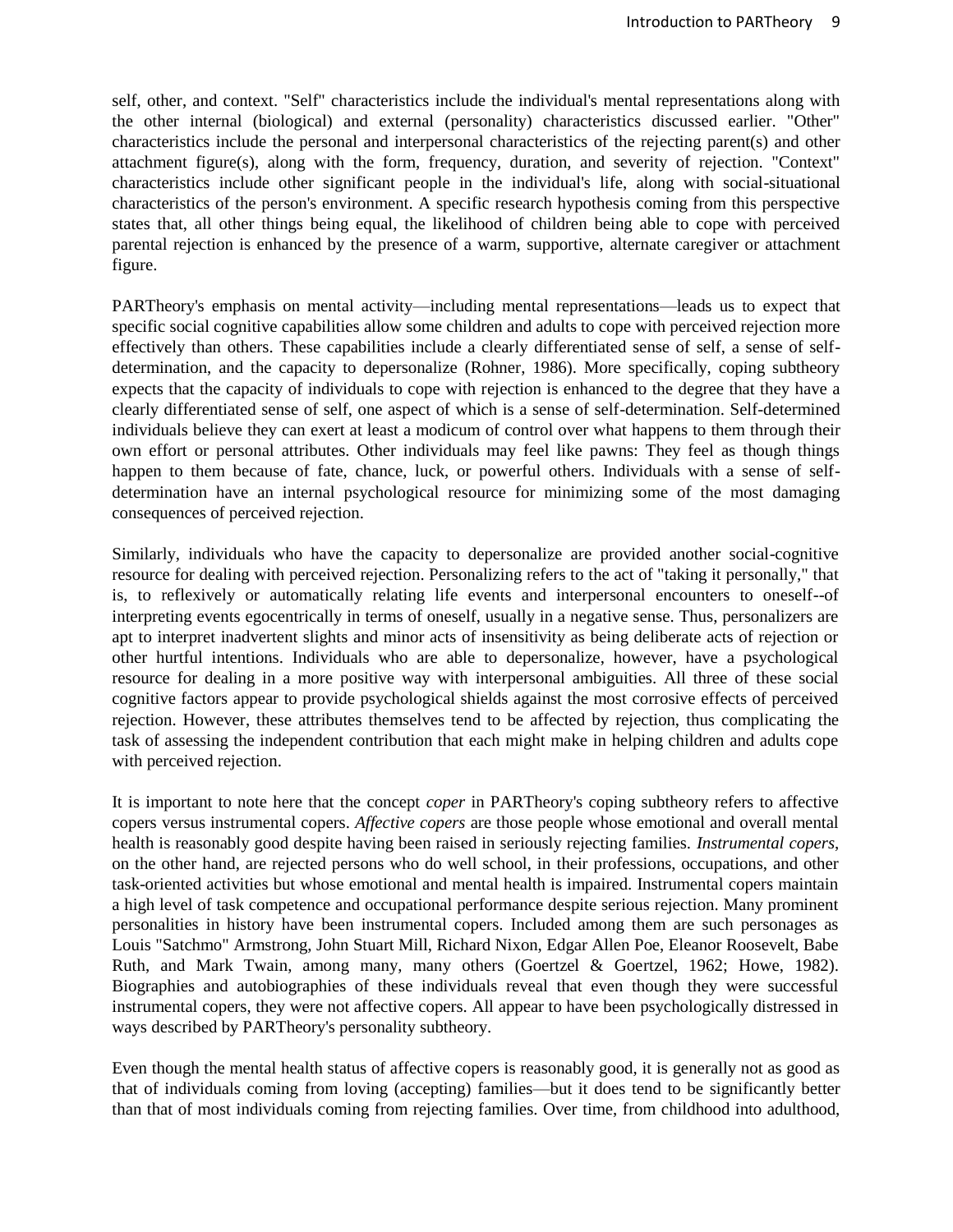however, all but the most severely rejected and psychologically injured individuals are likely to have enough positive experiences outside their families of origin to help ameliorate the most damaging emotional, cognitive, and behavioral effects of parental rejection. Thus, given the ordinary resilience characteristic of most people most of the time (Masten, 2001)—in combination with successful psychotherapy, positive work experiences, satisfying intimate relationships, and other gratifying processes and outcomes—adults who were rejected as children are often better adjusted emotionally and psychologically than they were as children under the direct influence of rejecting parents—though they tend not to have as positive sense of well-being as adults who felt loved all along. That is, important sequelae of rejection are apt to linger into adulthood, placing even affective copers at somewhat greater risk for social, physical, and emotional problems throughout life than persons who were loved continuously. This is especially true if the rejection process in childhood seriously compromised the individual's ability to form secure, trusting relationships with an intimate partner or other adult attachment figure.

## **PARTheory's Sociocultural Systems Model and Subtheory**

As we intimated above in our discussion of PARTheory's multivariate model, parental rejection occurs in a complex ecological (familial, community, and sociocultural) context. PARTheory's sociocultural systems model shown in Fig. 4 provides a way of thinking about the antecedents, consequence, and other correlates of parental acceptance-rejection within individuals and total societies. This model has its historical roots in the early work of Kardiner (1939, 1945a, 1945b), and later in the work of Whiting & Child (1953). It also shares notable similarities with Bronfenbrenner's (1979, 1994) ecological model, and with Berry's (2006) eco-cultural model. It shows, for example, that the likelihood of parents (element 3 in the model) displaying any given form of behavior (e.g., acceptance or rejection) is shaped in important ways by the maintenance systems of that society including such social institutions as family structure, household organization, economic organization, political organization, system of defense, and other institutions that bear directly on the survival of a culturally organized population within its natural environment (element 1 in the model). The model also shows that parents accepting-rejecting and other behaviors impact directly on children's personality development and behavior (as postulated in personality subtheory).

The double-headed arrow in the model (designed to show an interaction between elements) suggests that personal characteristics of children such as their temperament and behavioral dispositions shape to a significant extent the form and quality of parents' behavior toward them. Arrows in the model also reveal that—in addition to family experiences—youths have a wide variety of often-influential experiences (element 5, intervening developmental experiences) in the context of the natural environment in which they live, the maintenance systems of their society, peers, and adults in the society (element 6), and the institutionalized expressive systems of their society (element 7).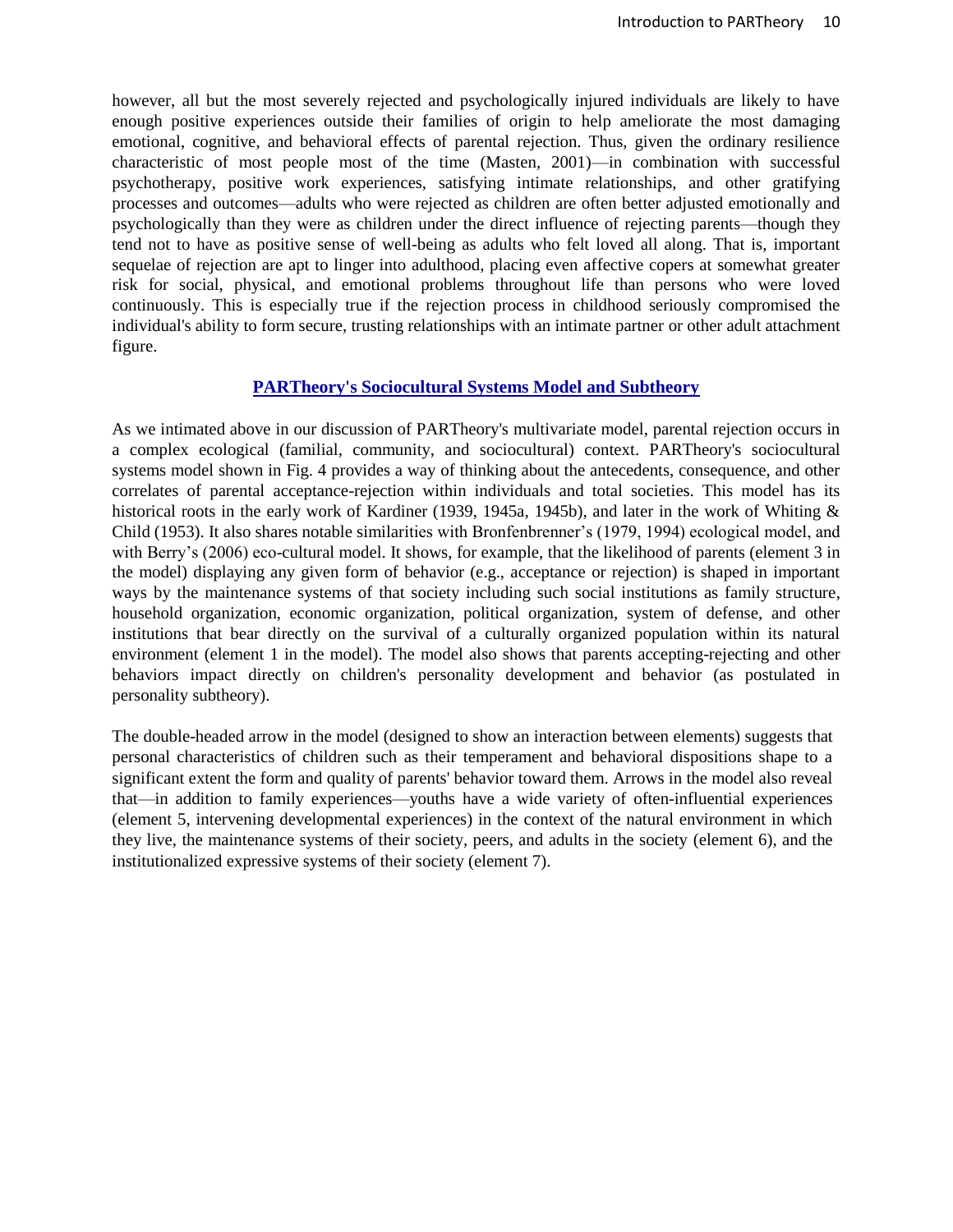#### **Figure 4. PARTheory's Sociocultural Systems Model**

Institutionalized expressive systems and behaviors refer to the religious traditions and behaviors of a people, to their artistic traditions and preferences, to their musical and folkloric traditions and preferences, and to other such symbolic, mostly non-utilitarian, and non-survival related beliefs and behaviors. They are called "expressive" in PARTheory because they are believed to express or reflect people's internal, psychological states, at least initially when the expressive systems were first created. Thus, expressive systems are believed in PARTheory to be symbolic creations, formed over time by multiple individuals



within a society. As the people change, the expressive systems and behaviors also tend to change, though sometimes slowly and grudgingly—especially if the systems have been codified in writing. It is important to note here—according to sociocultural systems subtheory—that even though expressive systems are ultimately human creations, once created and incorporated into the sociocultural system they tend to act back on individuals, shaping their future beliefs and behaviors.

Guided by the sociocultural systems model, PARTheory's sociocultural systems subtheory attempts to predict and explain worldwide causes of parental acceptance and rejection. The subtheory also attempts to predict and explain expressive correlates of parental acceptance and rejection. For example the subtheory predicts--and substantial cross-cultural evidence confirms-that in societies where children tend to be rejected, cultural beliefs about the supernatural world (i.e., about God, gods, and the spirit world) usually portray supernaturals as being malevolent, that is hostile, treacherous, unpredictable, capricious, destructive, or negative in other ways (Batool & Najam, 2009; Bierman, 2005; Dickie, J. R., Eshleman, A. K., Merasco, D. M., Shepard, A., Venderwilt, M., & Johnson, M; Rohner, 1975, 1986; Thiele, 2007). However, the supernatural world is usually thought to be benevolent—warm, supportive, generous, protective, or kindly in other ways—in societies where most children are raised with loving acceptance. No doubt these cultural differences are the result of aggregated individual differences in the mental representations of accepted versus rejected persons within these two different kinds of societies. Parental acceptance and rejection are also known to be associated worldwide with many other expressive sociocultural correlates such as the artistic traditions characteristic of individual societies, as well as the artistic preferences of individuals within these societies (Rohner & Frampton, 1982). Additionally, evidence suggests that the recreational and occupational choices adults make may be associated with childhood experiences of acceptance and rejection (Aronoff, 1967; Mantell, 1974; Rohner, 1986). All these and other expressive behaviors and beliefs appear to be byproducts of the social, emotional, and social-cognitive effects of parental acceptance-rejection discussed earlier.

Why do parents in most societies tend to be warm and loving, and parents in about 25% of the world's societies tend to be mildly to severely rejecting (Rohner, 1975, 1986; Rohner & Rohner, 1981). What factors account for these societal differences and for individual variations in parenting within societies?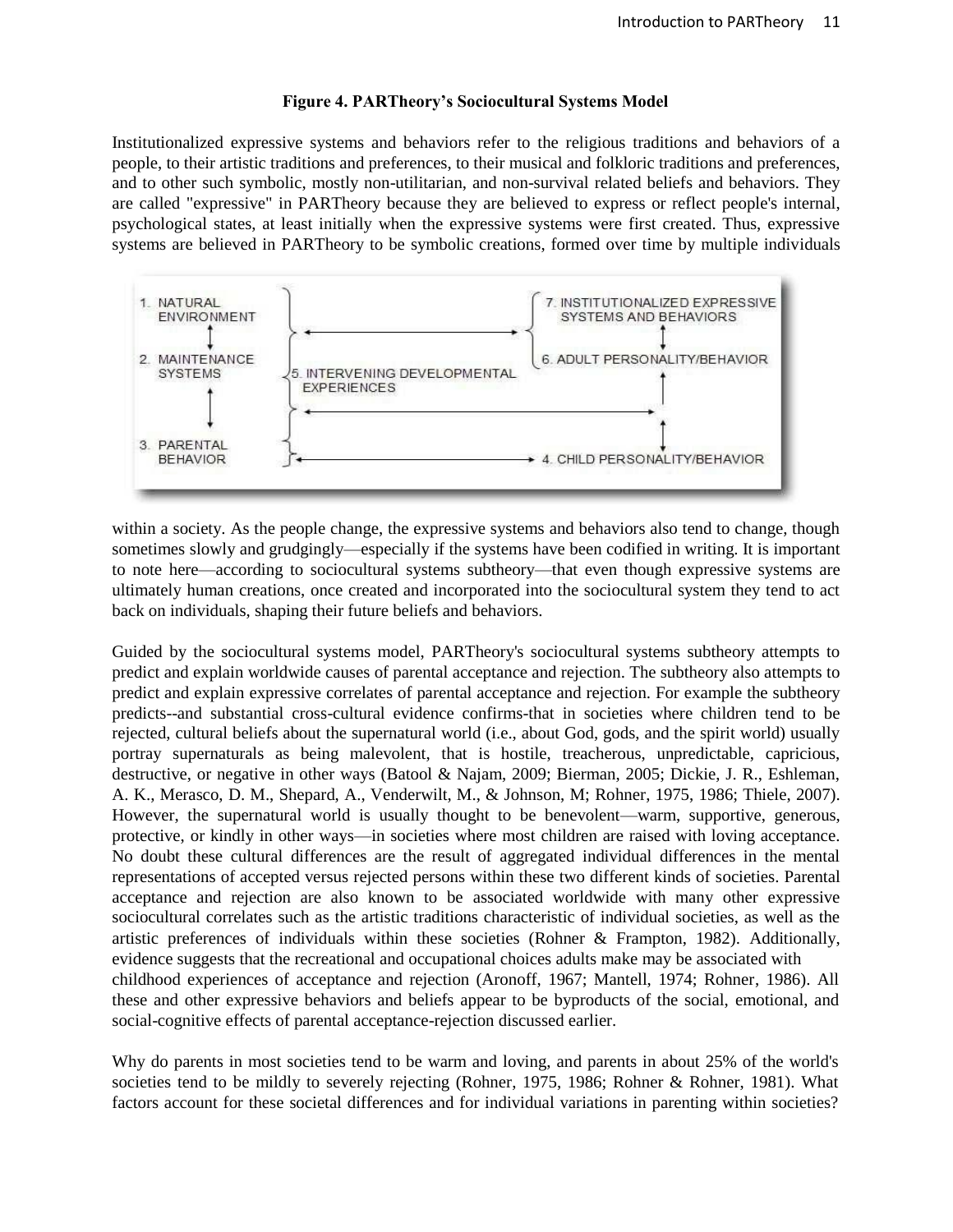Questions such as these, guide the second portion of PARTheory's sociocultural systems subtheory. There is no single or simple answer to these questions, but specific factors do appear to be reliably associated with societal and intrasocietal variations in parental rejection. Principal among these are conditions that promote the breakdown of primary emotional relationships and social supports. Thus, single parents (most often mothers) in social isolation without social and emotional supports, especially if the parents are young and economically deprived, appear universally to be at greatest risk for withdrawing love and affection from their children (Rohner, 1986). It is useful to note, however, that from a global perspective poverty by itself is not necessarily associated with increased rejection. Rather, it is poverty in association with these other social and emotional conditions that place children at greatest risk. Indeed, much of humanity is now and always has been in a state of relative poverty. But despite this, most parents around the world raise their children with loving care (Rohner, 1975).

## **Paradigm Shift from Parental to Interpersonal Acceptance and Rejection**

As reported above, PARTheory traditionally focused on *parental* acceptance and rejection. But in 1999 it went through a paradigm shift from parental to *interpersonal* acceptance and rejection. More specifically, the central postulate in PARTheory originally stated that perceived *parental* rejection is associated with the specific cluster of personality dispositions noted in personality subtheory. The reformulated postulate now states that perceived rejection by an *attachment figure at any point in life tends to be* associated with the same cluster of personality dispositions found among children and adults rejected by parents in childhood. Now the theory and associated research is focused on all aspects of *interpersonal* acceptancerejection, including but not limited to parental acceptance-rejection, peer and sibling acceptance-rejection, teacher acceptance-rejection, acceptance-rejection in intimate adult relationships, and acceptancerejection in other attachment relationships throughout the lifespan. Despite this paradigm shift in theory and research-focus, the theory continues to be known as PARTheory because that label has become so widely recognized internationally.

The first empirical study to test PARTheory's reformulated postulate was conducted in 2001 (Khaleque, 2001; Rohner & Khaleque, 2008). That study examined the impact of perceived acceptance-rejection by intimate male partners on the psychological adjustment of 88 heterosexual adult females in the U.S. This path-breaking study sparked great international interest, so much so that the study was conducted in more than 15 countries worldwide. One of the earliest of these studies (Parmar & Rohner, 2005) dealt with 79 young adults in India. There, the authors found that the less accepting both men and women perceived their intimate partners to be, the worse was their psychological adjustment. Simple correlations also showed the expected positive correlation between adults' psychological adjustment and remembered maternal and paternal acceptance in the childhood of the adults. However, results of multiple regression analysis showed that partner acceptance was the strongest single predictor of men's psychological adjustment, though this relation was partially mediated by remembered paternal (but not maternal) acceptance in childhood. For women, on the other hand, both partner acceptance and paternal (but not maternal) acceptance were about coequal as predictors of psychological adjustment.

More recently, similar findings have been reported in eight other international studies, thus suggesting the possibility of universal relationships between adults' mental health states and their perceptions of acceptance-rejection by intimate partners, as well as by parents in childhood. These studies were conducted in: Colombia and Puerto Rico (Ripoll-Nunez & Alvarez, 2008) Finland (Khaleque, Rohner & Laukala, 2008); India (Parmar & Rohner, 2008); Japan (Rohner, Uddin, Shomsunaher, & Khaleque, 2008); Korea (Chyung & Lee, 2008); Kuwait (Parmar, Ibrahim, & Rohner, 2008); Turkey (Varan, Rohner, & Eryuksel, 2008), and the USA (Rohner, Melendez, & Kraimer-Rickaby, 2008)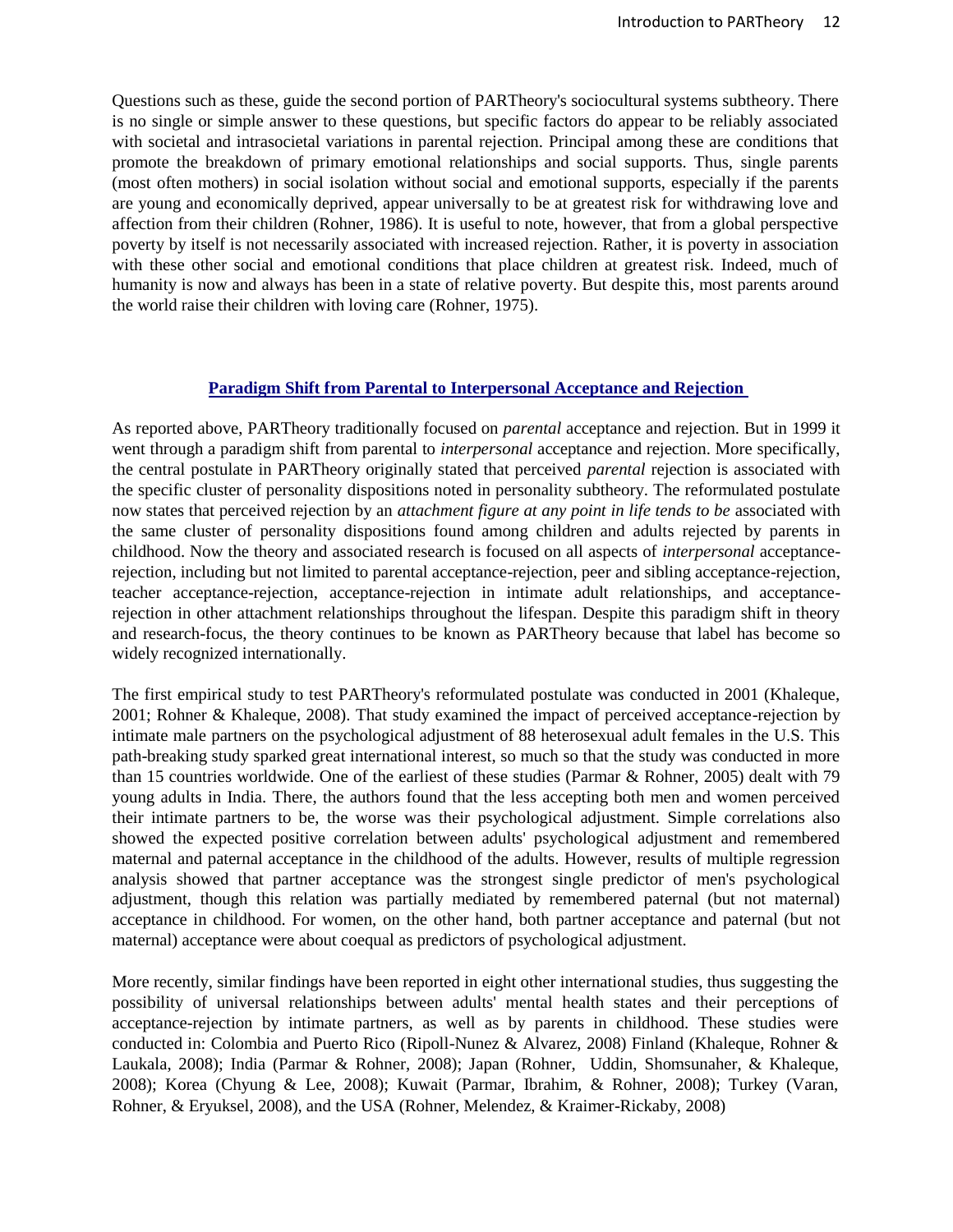The second major issue to be studied following the reformulation of PARTheory in 1999 dealt with the relative contribution of perceived teacher versus parental (maternal and paternal) acceptance and behavioral control to the psychological adjustment, school conduct, and academic achievement of schoolgoing youths (boys and girls) within six nations cross-culturally (Rohner, 2010). These nations included Bangladesh, Estonia, India, Kuwait, the Mississippi Delta region of the US, and Turkey. Results of analyses exposed enormous gender and sociocultural variability in patterns of predictors assessed with each of the three outcome variables studied. As expected from PARTheory, however predictors of variations in youth's psychological adjustment were much more stable. More specifically, both perceived teacher acceptance and parental (maternal and paternal) acceptance were significantly correlated with the adjustment of both boys and girls in all nations where this relationship was studied. Results of multiple regression analyses, however, showed that perceived teacher acceptance mediated to a large degree the relationship between perceived parental acceptance and youth's psychological adjustment in Bangladesh and India. On the other hand these analyses showed that only perceived parental acceptance made independent or unique contributions to student's psychological adjustment in Kuwait and Estonia. The issue of psychological adjustment was not explored in Turkey or in the Mississippi Delta region of the US.

#### **Methods in PARTheory Research**

PARTheory's half-century program of research is guided methodologically by conceptual models called *anthroponomy* and the *universalist approach*, respectively (Rohner, 1986; Rohner & Rohner, 1980). Anthroponomy is an approach to the human sciences characterized by a search for universals, that is, for worldwide principles of behavior that can be shown empirically to generalize across our species (Homosapiens) under specified conditions whenever they occur. Although many propositions advanced by Western social scientists are assumed to apply to all humans, verification of such claims is complex and involves attention to the role of culture, language, migration, history, and other such factors. It also requires attention to the strengths and weaknesses of individual measurement procedures (e.g., self-report questionnaires) and general paradigms of research (e.g., the holocultural method) (Cournoyer, 2000; Cournoyer & Malcolm, 2004; Rohner, 1986).

In PARTheory these issues are addressed in the universalist approach, a multi-methodology and multiprocedure research strategy that searches for the convergence of results across an array of discrete measurement modalities and paradigms of research in a broad range of sociocultural and ethnic settings worldwide. More specifically, five discrete methods or types of studies have been used to test core aspects of the theory. These methods can be discussed in two clusters. The first cluster consists of two types of studies. The first involves quantitative psychological studies using techniques such as interviews, behavior observations, and self-report questionnaires, most notably the Parental Acceptance-Rejection Questionnaire (PARQ) (Rohner, 2005a), the Parental Acceptance-Rejection/Control Questionnaire (PARQ/Control) (Rohner,2005b), and the Personality Assessment Questionnaire (PAQ) (Rohner & Khaleque, 2005b). All these and other self-report questionnaires are contained in this *Handbook for the study of parental acceptance and rejection* (Rohner & Khaleque, 2005a).

Three versions of the PARQ and PARQ/Control exist. One is used to assess children's perceptions of the degree of acceptance or rejection (and behavioral control) they receive at the hands of their mothers, fathers, or other caregivers. Another assesses adults' recollections of their childhood experiences of maternal or paternal acceptance-rejection (and control). The third asks parents to reflect on their own accepting-rejecting and controlling behaviors. The PAQ, on the other hand, assesses individuals' (adults' or children's) self-perceptions of overall psychological adjustment as defined by the seven personality dispositions central to personality subtheory. Details about the PARQ, PARQ/Control, and PAQ including about their reliability and validity for use internationally and among American ethnic groups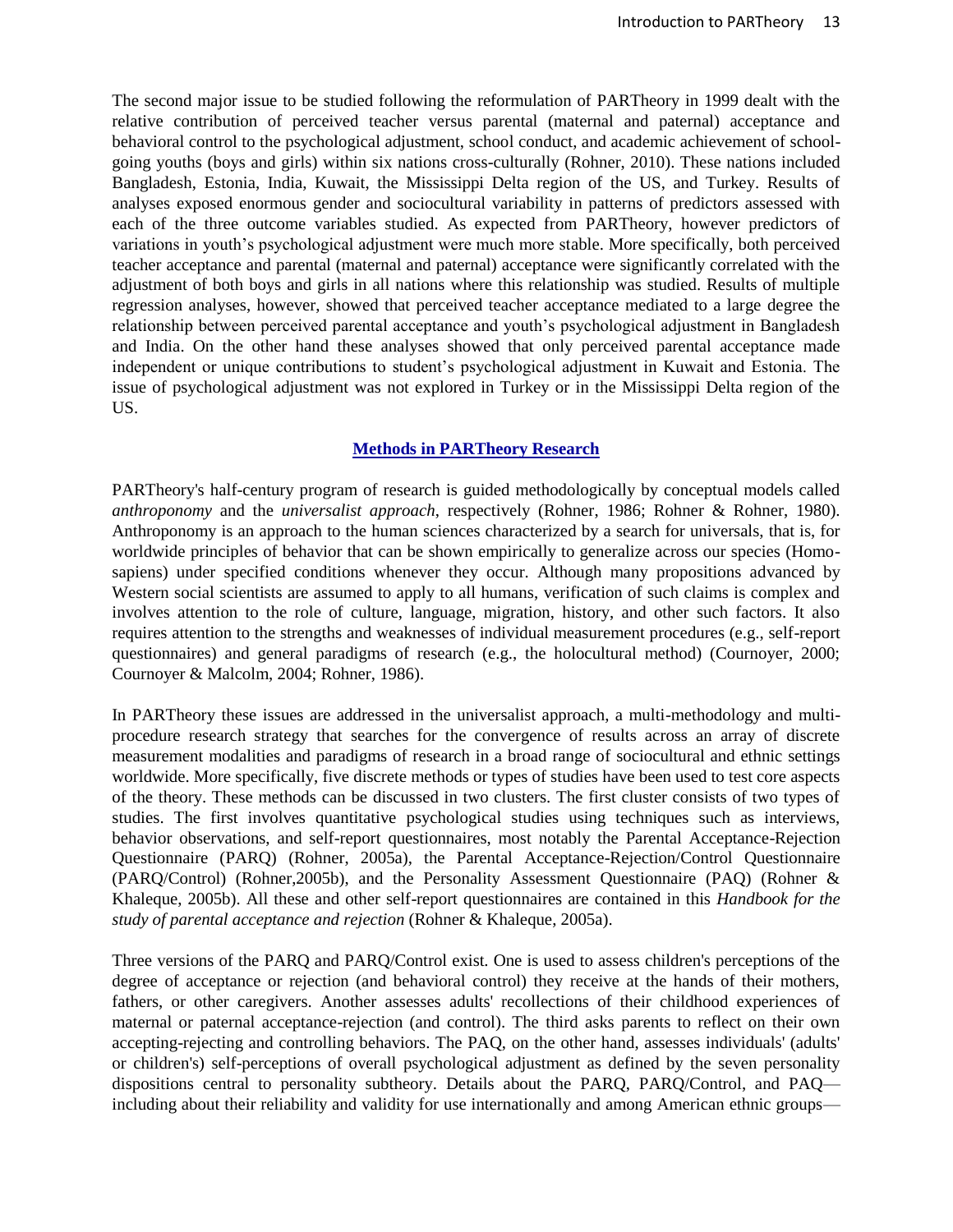is provided in Gomez and Rohner (2011), Rohner and Khaleque (2005a) and in Rohner (1986). References to several hundred quantitative psychological studies using all these techniques may be found in Rohner (2012). Meta-analysis, the second type of study in this cluster, summarizes and synthesizes results of a collection of these discrete psychological studies that may have conflicting results and may or may not include multiple cultural contexts. The work of Khaleque & Rohner (2002a) illustrates this method. This study was based on 43 studies representing 7,563 respondents in 15 nations and most major ethnic groups in the U.S. (e.g., African Americans, Asian Americans, European Americans, and Hispanic Americans). Results of that study supported PARTheory's postulate about the pancultural association between perceived parental acceptance and the overall psychological adjustment of both children and adults.

A second meta-analytic review (Khaleque & Rohner, 2002b) was based on 51 studies representing 6,898 respondents in eight nations and most major American ethnic groups. The purpose of that meta-analysis was to assess the reliability (as measured by coefficient alpha) of the two major classes of self-report questionnaires used in all these studies—that is, the PARQ and the PAQ. Results of the study confirmed that both sets of measures were reliable in all studies.

A third meta-analytic review (Rohner & Khaleque, 2010) expanded and refined the results of the first review, and it added an additional element. Specifically, that meta-analysis analyzed the association between adult males' versus females' overall psychological adjustment in relation to their remembrances of maternal versus paternal acceptance in childhood. Additionally, it analyzed adult males' versus females' overall psychological adjustment in relation to their perceptions of their intimate partners' current behavior (i.e., acceptance or rejection) toward them. The principal question addressed in that study was whether the psychological adjustment of adults who perceived themselves to be accepted or rejected by their intimate partners tended panculturally to be affected in the same way as is the psychological adjustment of adults who remembered themselves to have been accepted or rejected by major caregivers in childhood. The meta-analysis was based on 17 studies involving 3,568 adults in ten nations. Results showed that perceived partner acceptance in adulthood and remembered paternal and maternal acceptance in childhood tended in all societies studied to correlate highly with the current psychological adjustment of both men and women.

A fourth meta-analytic review (Khaleque & Rohner, 2011a) substantially expanded the first review. More specifically, that review was based on 68 studies involving 19,511 respondents from 22 countries on five continents. Results of analysis showed that the effect sizes of correlations between perceived maternal and paternal acceptance with offspring's psychological adjustment were significant for both children and adults across all cultures studied. Very importantly, the results also showed that the mean weighted effect size of the correlations between perceived *paternal* acceptance and children's psychological adjustment was significantly stronger than the mean weighted effect size of the correlation between perceived *maternal* acceptance and children's psychological adjustment.

Finally, a fifth study (Khaleque & Rohner, 2011b) took these meta-analyses a step further. Whereas the prior studies reviewed the pancultural association between perceived or remembered acceptance-rejection and overall psychological adjustment, this study broke the concept of psychological adjustment (as construed in PARTheory) into its constituent components—i.e., the seven personality dispositions most central to the acceptance-rejection syndrome described earlier. Our objective was to ascertain if each of the seven dispositions is panculturally associated with perceived maternal and paternal acceptance in childhood and with adults' remembrances of their childhood experiences of maternal and paternal acceptance. Results of the meta-analysis showed that both maternal and paternal acceptance correlated significantly and pan culturally with all seven personality dispositions measured on the Child PAQ. Additionally, remembered maternal acceptance correlated significantly and panculturally with all seven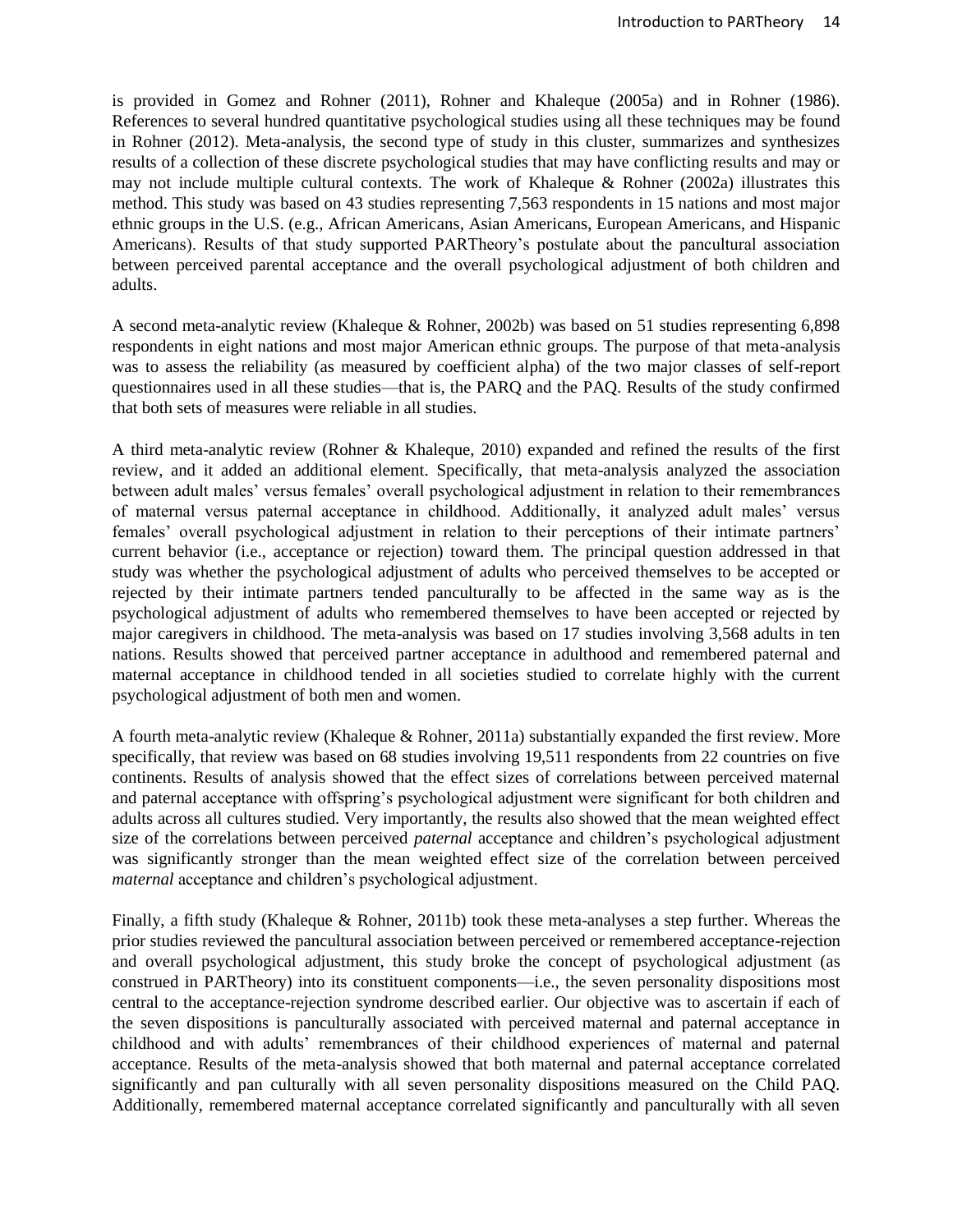personality dispositions of adult offspring. Remembered paternal acceptance, however, did not correlate as expected with dependence. These results were based on 36 studies that included 10,943 respondents from 22 countries.

The second cluster of distinctive methods used in PARTheory consists of three types of studies based on ethnographic research. The first of these is the ethnographic case study such as the one done by Rohner & Chaki-Sircar (1988). Ethnographic case studies employ long-term (e.g., six months to several years) participant observation procedures within a specific culturally organized community, along with structured and unstructured observations, interviews, and other such procedures. Such ethnographic studies produce a context-rich account of the lifeway of a people. A second method within this cluster is the controlled comparison or concomitant variation study (Naroll, 1968; Pelto & Pelto, 1978; Rohner, 1977). In these studies investigators usually locate two or more culture-bearing populations in which one of two conditions is true: (1) Relevant variables in the sampled populations vary, but other sociocultural factors remain constant, or (2) relevant variables in the sample population remain constant while other sociocultural factors are free to vary. Rohner's (1960) comparative study of parental rejection in three Pacific societies (i.e., a Maori community of New Zealand, a traditional highland community of Bali, and the Alorese of Indonesia) illustrates the second type of study in this cluster. Finally, the holocultural method (often called the cross-cultural survey method) is the third approach within this cluster (Naroll, Michik, & Naroll, 1976; 1980; Whiting & Child, 1953). This method is a research design for statistically measuring the relation between two or more theoretically defined and operationalized variables in a random, stratified sample of the world's adequately described sociocultural systems. The sources of data are ethnographic reports rather than direct observations, self-report questionnaires, interviews, or other such procedures (Rohner, et al., 1978). Rohner's 1975 study of 101 well-described non-industrial societies distributed widely throughout the major geographic regions and culture areas of the world illustrates this type of study.

Each of these five types of studies contains unique strengths and weaknesses. The strengths of the psychological-study cluster, for example, are several--including valid, reliable, and precise descriptions of phenomena. Estimates of both central tendency and variability in data generated in this cluster of methods allow sensitive statistical procedures to be employed to tease out subtle effects. A potential weakness of these studies however, is the fact that rich contextual data is often missing. Special strengths of the methods in the ethnographic research cluster are validity and groundedness. That is, ethnographic studies produce accounts that are rich in cultural detail and context. Derived as they are from ethnography, holocultural studies are also grounded, but they have an important additional strength in that they allow for truly species-wide sampling that takes into account the full range of known sociocultural variation. A weakness of these methods, however, is the fact that measures coded from ethnography are sometimes imprecise, and therefore may be low in reliability.

## **Evidence Supporting the Main Features of PARTheory**

Overwhelmingly, the most highly developed portion of PARTheory is its personality subtheory. Evidence bearing on that subtheory comes from all five types of studies described above. Because of their robustness and simplicity, however, scores of researchers internationally have chosen to use the PARQ, PARQ/Control, and the PAQ with tens of thousands of children and adults in many ethnic groups and societies on every continent of the world except for Antarctica. More evidence has been compiled from these studies than from studies using any other set of measures. Accordingly, results of these studies are given greatest attention here.

Virtually every study that has used these measures—regardless of racial, cultural, linguistic, geographic, and other such variations—has reached the same conclusion: The experience of parental acceptance (or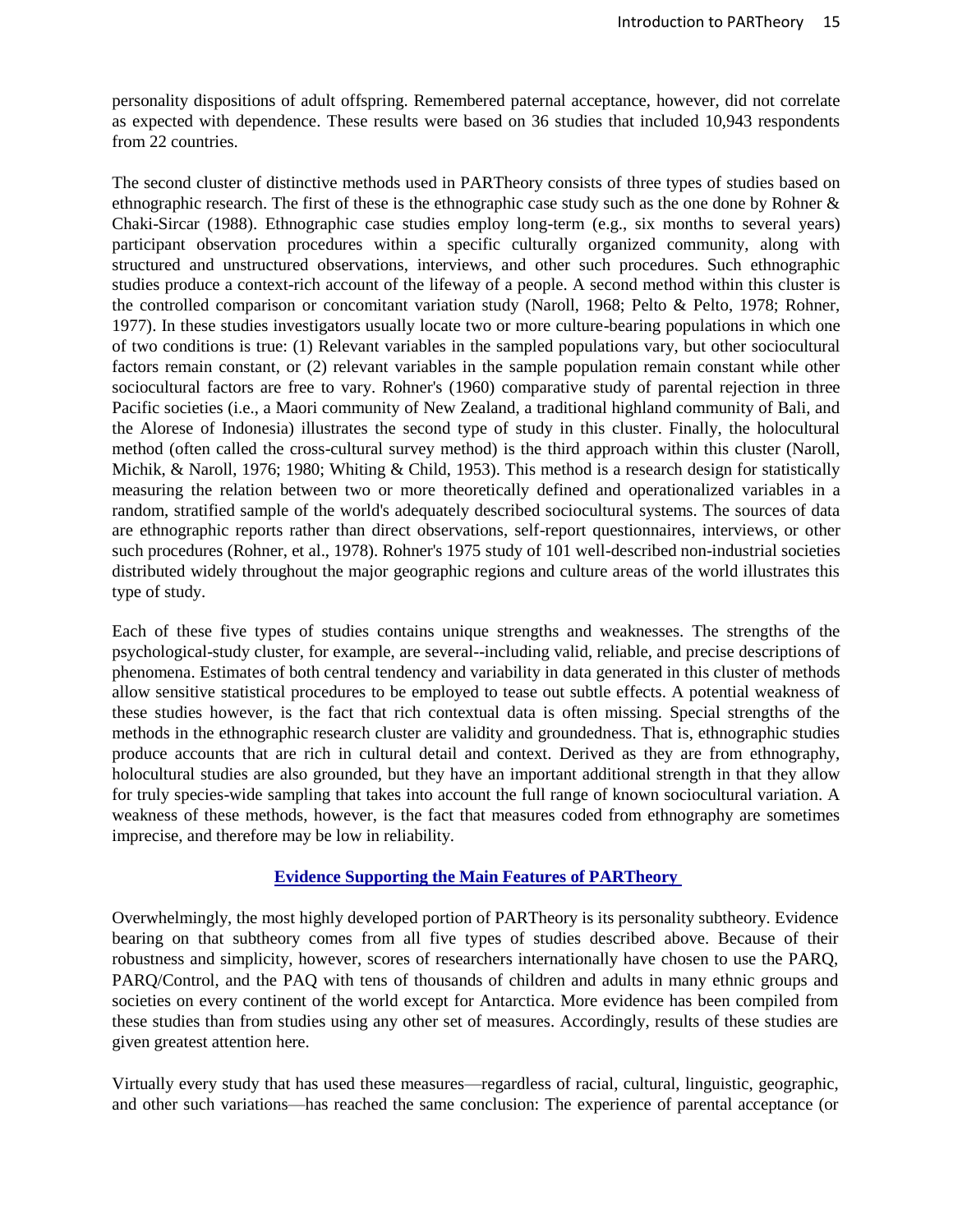rejection) tends to be associated with the form of psychological adjustment (or maladjustment) postulated in personality subtheory. The meta-analysis described earlier of 43 studies drawing from 7,563 respondents worldwide using the PARQ and PAQ, for example, showed that 3,433 additional studies, all with nonsignificant results, would be required to disconfirm the conclusion that perceived acceptancerejection is panculturally associated with children's psychological adjustment; 941 such studies would be required to disconfirm the conclusion among adults (Khaleque & Rohner, 2002a). All effect sizes reported in the meta-analysis were statistically significant. Additionally, results showed no significant heterogeneity in effect sizes in different samples cross-culturally or within American ethnic groups.

That meta-analysis also showed that regardless of culture, ethnicity, or geographic location, approximately 26% of the variability in children's psychological adjustment and 21% of that in adults' is accounted for by perceived parental (paternal as well at maternal) acceptance-rejection. These results support PARTheory's expectation that the magnitude of the relation between perceived acceptancerejection and psychological adjustment is likely to be stronger in childhood--while children are still under the direct influences of parents--than in adulthood (Rohner, 1986, 1999). Obviously, a substantial amount of variance in children's and adults' adjustment remains to be accounted for by factors so far unmeasured in this program of research. No doubt a variety of cultural, behavioral, genetic, and other learning factors are implicated in this variance (Reiss, 1997; Saudino, 1997).

As we said above, three other classes of data also support the major postulates of PARTheory's personality subtheory. These are cross-cultural survey (holocultural) studies, ethnographic case studies, and controlled comparison (concomitant variation) studies. Regarding the first, results of the major holocultural study (Rohner, 1975) of 101 well-described non-industrial societies mentioned earlier confirmed the conclusion that parental acceptance-rejection is associated panculturally with the psychological (mal)adjustment of children and adults. Additionally, the controlled comparison of three sociocultural groups in the Pacific mentioned earlier (Rohner, 1960) also supports this conclusion, as does an 18-month ethnographic and psychological community study in West Bengal, India (Rohner & Chaki-Sircar, 1988). Additionally, a six-month ethnographic and psychological case study of 349 9 through 16-year-old youths in St. Kitts, West Indies (Rohner, 1987) along with a six-month ethnographic and psychological case study of 281 9-through 18-year-old youths and their parents in a poor, biracial (African American and European American) community in Southeast Georgia, USA (Rohner, Bourque & Elordi (1996); Veneziano & Rohner, 1998) also confirm the conclusion that perceived parental acceptance-rejection is associated with youths' psychological adjustment.

All this evidence about the apparently universal expressions of acceptance-rejection along with evidence about the worldwide psychological effects of perceived acceptance-rejection led Rohner (2004) to formulate the concept of a relational diagnosis called *the acceptance-rejection syndrome*. The acceptancerejection syndrome consists of two complementary sets of factors. First, nearly 500 studies show that children and adults everywhere appear to organize their perceptions of parental acceptance-rejection around the same four classes of behavior discussed earlier (i.e., warmth/affection—or its opposite coldness/lack of affection, hostility/aggression, indifference/neglect, and undifferentiated rejection).

Second, as just noted, cross-cultural evidence strongly supports the conclusion that children and adults who experienced their relationship with parents (and other attachment figures) as being rejecting tend universally to self-report the specific form of psychological maladjustment specified in personality subtheory. Together these two classes of behavior comprise a *syndrome*, that is, a pattern or constellation of co-occurring behaviors, traits, and dispositions. Any single psychological disposition (e.g., anger, hostility, or aggression) may be found in other conditions; it is the full configuration of dispositions that compose the syndrome. In addition to issues of psychological adjustment described in personality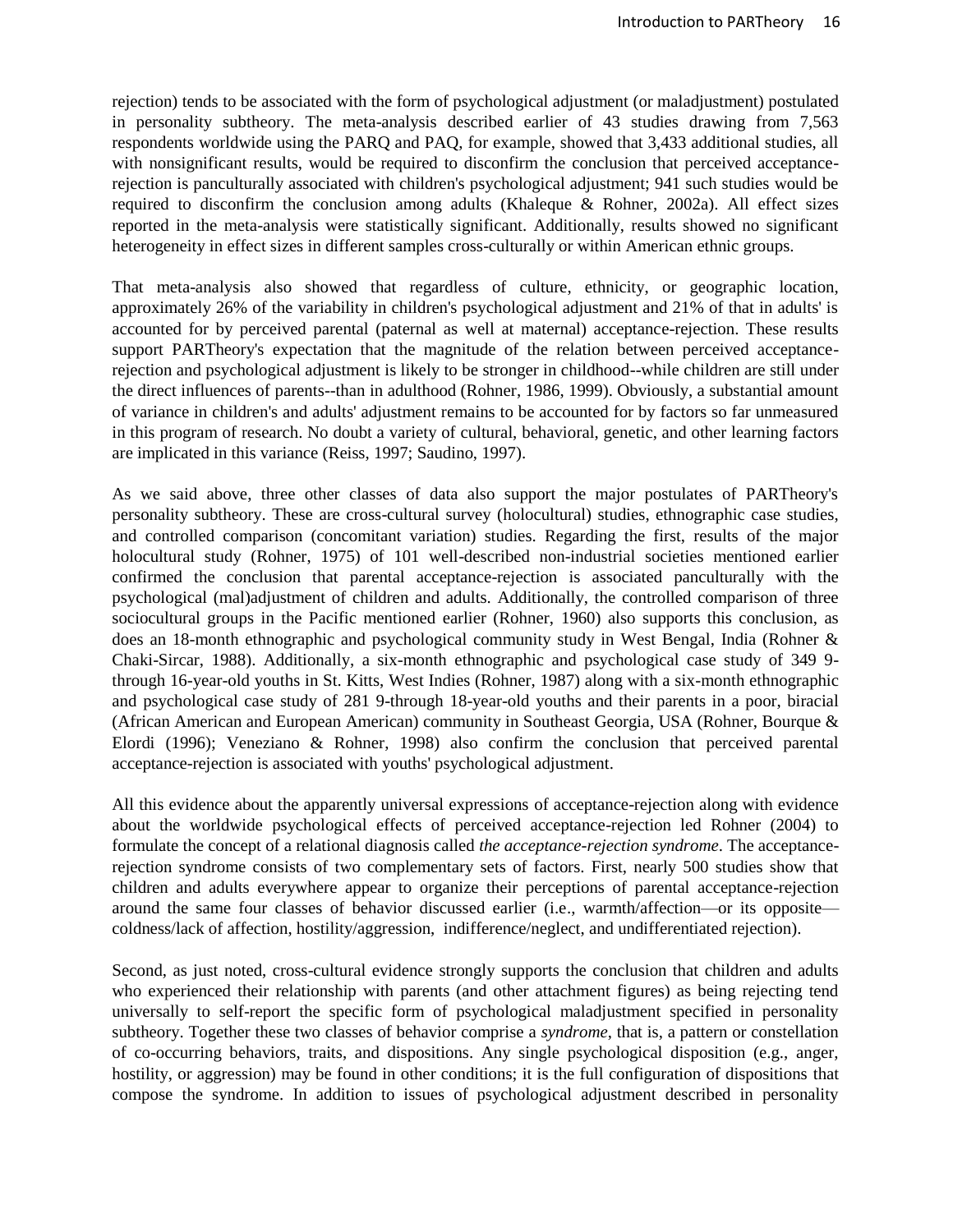subtheory and in the acceptance-rejection syndrome, evidence also strongly implicates at least three other mental health issues as likely universal correlates of perceived parental rejection. These issues are (1) depression and depressed affect, (2) behavior problems, including conduct disorders, externalizing behaviors, and delinquency, and (3) substance (drug and alcohol) abuse (Rohner & Britner, 2002). Evidence regarding each of these topics is briefly amplified below.

**Depression**. Parental rejection has been found to be consistently related to both clinical and non-clinical depression and depressed affect within major ethnic groups in the United States, including African Americans (Crook, Raskin, & Eliot, 1981), Asian Americans (Greenberger & Chen, 1996), European Americans (Belsky & Pensky, 1988; Jacobson, Fasman, & DiMascio, 1975; Whitbeck, Conger, & Kao, 1993; Whitbeck, Hoyt, Miller, & Kao, 1992), and Hispanic Americans (Dumka, Roosa, & Jackson, 1997). In addition, parental rejection has been found to be linked with depression in many countries worldwide, including Australia (Parker, 1983a; Parker, Kiloh, & Hayward, 1987), China (Chen, Rubin, & Li, 1995), Egypt (Fattah, 1996; Hassab-Allah, 1996; Salama, 1990), Germany (Richter, 1994), Hungary (Richter, 1994), Italy (Richter, 1994), Sweden (Perris et al., 1986; Richter, 1994), and Turkey (Erkman, 1992). Moreover, a number of longitudinal studies show that perceived parental rejection in childhood tends to precede the development of depressive symptoms in adolescence and adulthood (Chen, Rubin & Li, 1995; Ge, Best, Conger, & Simons, 1996; Ge, Lorenz, Conger, Elder, & Simons, 1994; Lefkowitz & Tesiny, 1984; Peterson, Sarigiani, & Kennedy, 1991; Robertson & Simons, 1989).

**Behavior problems**. Parental rejection also appears to be a major predictor of almost all forms of behavior problems, including conduct disorders, externalizing behavior, and delinquency. Cross-cultural findings that support this conclusion come from Bahrain (Al-Falaij, 1991), China (Chen, Rubin, & Li, 1997), Croatia (Ajdukovic, 1990), Egypt (Salama, 1984), England (Farrington & Hawkins, 1991; Maughan, Pickles, & Quinton, 1995), India (Saxena, 1992), and Norway (Pedersen, 1994). Studies also support this conclusion among American ethnic groups, including African Americans, Asian Americans, European Americans, and Hispanic Americans (Chen et al., 1998; Marcus & Gray, 1998; Rothbaum & Weis, 1994; Whitbeck, Hoyt, & Ackley, 1997). Finally, a number of longitudinal studies in the U.S. (Ge, Best, Conger, & Simon, 1996; Loeber & Stouthamer-Loeber, 1986; Simons, Robertson, & Downs, 1989), and globally (Chen et al., 1997) show that parental rejection tends to precede the development of behavior problems.

**Substance abuse**. Support for the worldwide correlation between parental acceptance-rejection and substance abuse comes from studies conducted in Australia (Rosenberg, 1971), Canada (Hundleby & Mercer, 1987), England (Merry, 1972), the Netherlands (Emmelkamp & Heeres, 1988), and Sweden (Vrasti et al., 1990). Some of these studies clearly suggest that parental rejection is *causally* connected with both drug abuse and alcohol abuse. Parental rejection has also been found to be connected with substance abuse in major ethnic groups in the U.S., including among African Americans (Eldred, Brown, & Mahabir, 1974; Myers, Newcomb, Richardson, & Alvy, 1997; Prendergast & Schaefer, 1974; Shedler & Block, 1990), Asian Americans (Shedler & Block, 1990), and Hispanic Americans (Coombs & Paulson, 1988; Coombs, Paulson, & Richardson, 1991). Moreover, Rohner and Britner (2002) found a number of studies providing evidence about the relation between parental rejection and substance abuse among middle class and working class European Americans.

**The importance of father love**. Substantial evidence in all these classes of study suggests that father love (acceptance-rejection) is often as strongly implicated as mother love in the development of behavioral and psychological problems as well as in the development of offspring's sense of health and well-being (Rohner, 1998; Rohner & Veneziano, 2001; Veneziano, 2000, 2003). Studies supporting this conclusion tend to deal with the following six issues among children, adolescents, and adults: (1) personality and psychological adjustment problems (Ahmed, Rohner, & Carrasco, 2011; Amato, 1994;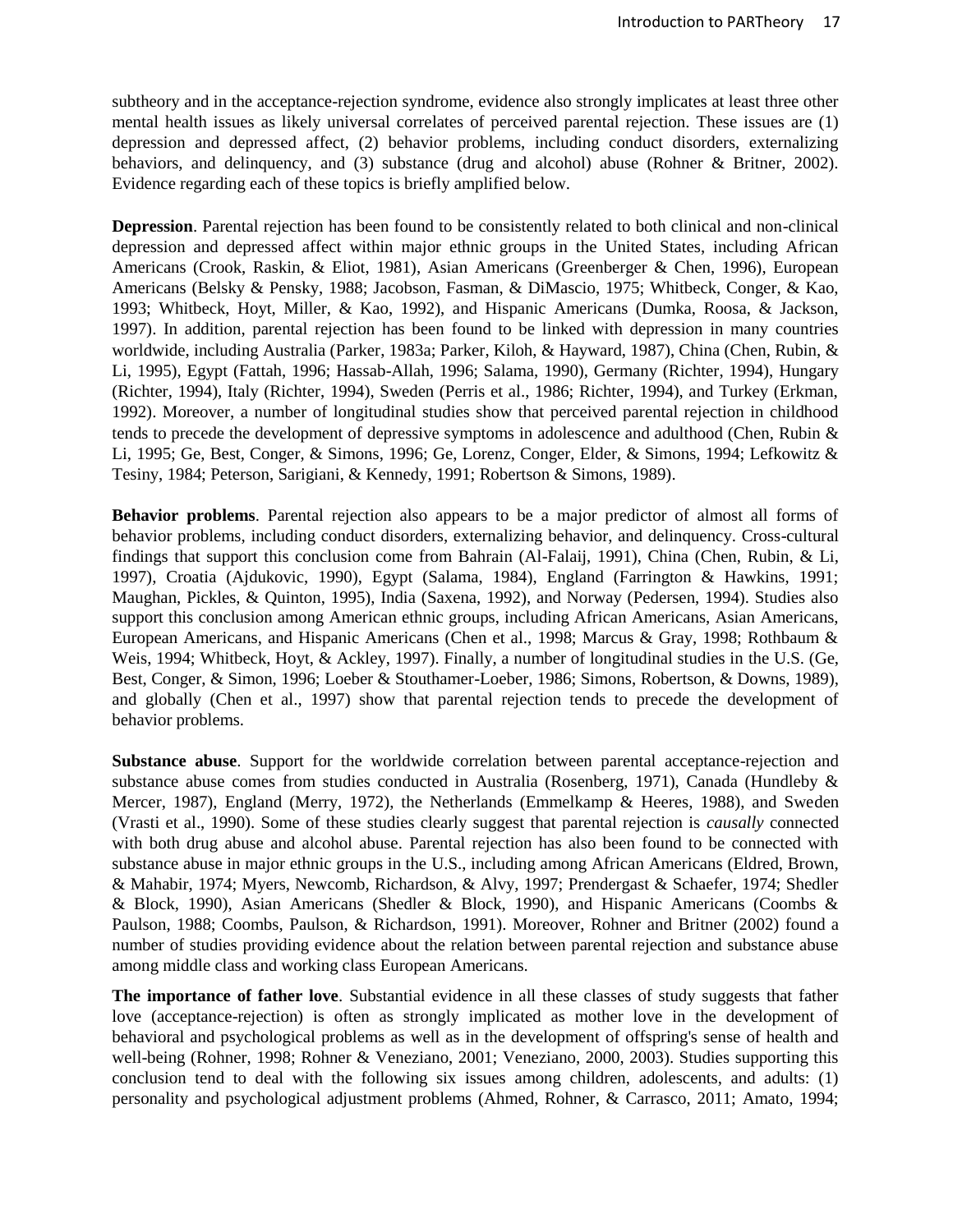Dominy, Johnson, & Koch, 2000; Khaleque & Rohner, 2011a; Komarovsky, 1976; Stagner, 1933);(2) mental illness (Barrera & Garrison-Jones, 1992; Lefkowitz & Tesiny, 1984); (3) psychological health and well-being (Amato, 1994); (4) conduct disorder (Eron, Banta, Walder, & Laulicht, 1961); (5) substance abuse (Brook & Brook, 1988; Emmelkamp & Heeres, 1988); and (6) delinquency (Andry, 1962).

Some of these studies, especially those carried out in the 1990s and later, use multiple regression, structural equation modeling, and other powerful statistical procedures that allow investigators to estimate the relative contribution of each parent's behavior to youth outcomes. Many of these studies conclude that father/paternal love explains a unique and independent portion of the variance in specific child outcomes over and above the portion explained by maternal love (Ahmed, Rohner & Carrasco, 2011; Carrasco & Rohner, 2011; Veneziano, 2003). Other studies conclude that paternal love is sometimes the sole significant predictor of specific child outcomes (Rohner & Veneziano, 2001). Studies in this latter category tend to address one or more of the following issues: (1) personality and psychological adjustment problems (Barnett, Marshall, & Pleck, 1992; Bartle, Anderson, & Sabatelli, 1989; Dickie et al., 1997); (2) conduct and delinquency problems (Kroupa, 1988); and (3) substance abuse (Brook, Whiteman, & Gordon, 1981; Eldred, Brown, & Mahabir, 1974).

## **Implications of PARTheory Evidence**

The search in PARTheory for cross-culturally valid principles of behavior is based on the assumption that with a scientific understanding of the worldwide antecedents, consequences, and other correlates of acceptance-rejection comes the possibility of formulating culture-fair and practicable programs, policies, and interventions affecting families and children everywhere. This research contributes to the goal of culture-fair programs and policies in that it asks practitioners to look beyond differences in cultural beliefs, language, and custom when making judgments about the adequacy of parenting, and to focus instead on whether individuals' basic needs (e.g., the need for positive response from significant others, especially attachment figures) are being met. Social policies and programs of prevention, intervention, and treatment based on idiosyncratic beliefs at a particular point in history are likely to prove unworkable for some, and probably even prejudicial for many minority populations. Policies and programs based on demonstrable principles of human behavior, however, stand a good chance of working as nations and people change. The values and customs of a particular sociocultural group, therefore, are not—according to PARTheory—the most important criteria to be used to evaluate the adequacy of parenting in that group. Rather, the most important question becomes how loved (accepted) do children perceive themselves to be. Insofar as children perceive their parents and other attachment figures to be accepting, then—according to both theory and evidence presented here—it probably makes little difference for children's developmental outcome how external reporters view parents' behavior.

It is thoughts such as these that have motivated a great part of PARTheory research. Now, after five decades of research with thousands of individuals in more than 60 cultures worldwide, and with members of every major American ethnic group, at least two conclusions seem warranted. First, the same classes of behaviors appear universally to convey the symbolic message that "my parent. . ." (or other attachment figure) "loves me" (or does not love me, care about me, want me-i.e., rejects me). These classes of behavior include the perception of warmth/affection (or its opposite, coldness and lack of affection), hostility/aggression, indifference/neglect, and undifferentiated rejection, as defined at the beginning of this article. Second, differences in culture, ethnicity, social class, race, gender, and other such factors do not exert enough influence to override the apparently universal tendency for children and adults everywhere to respond in essentially the same way when they perceive themselves to be accepted or rejected by the people most important to them, especially attachment figures. Having said this, however, we must also stress that the association between perceived acceptance-rejection and psychological outcomes for youths and adults is far from perfect. Indeed, even though perceived acceptance-rejection appears to account universally for an average of about 26% of the variance in the psychological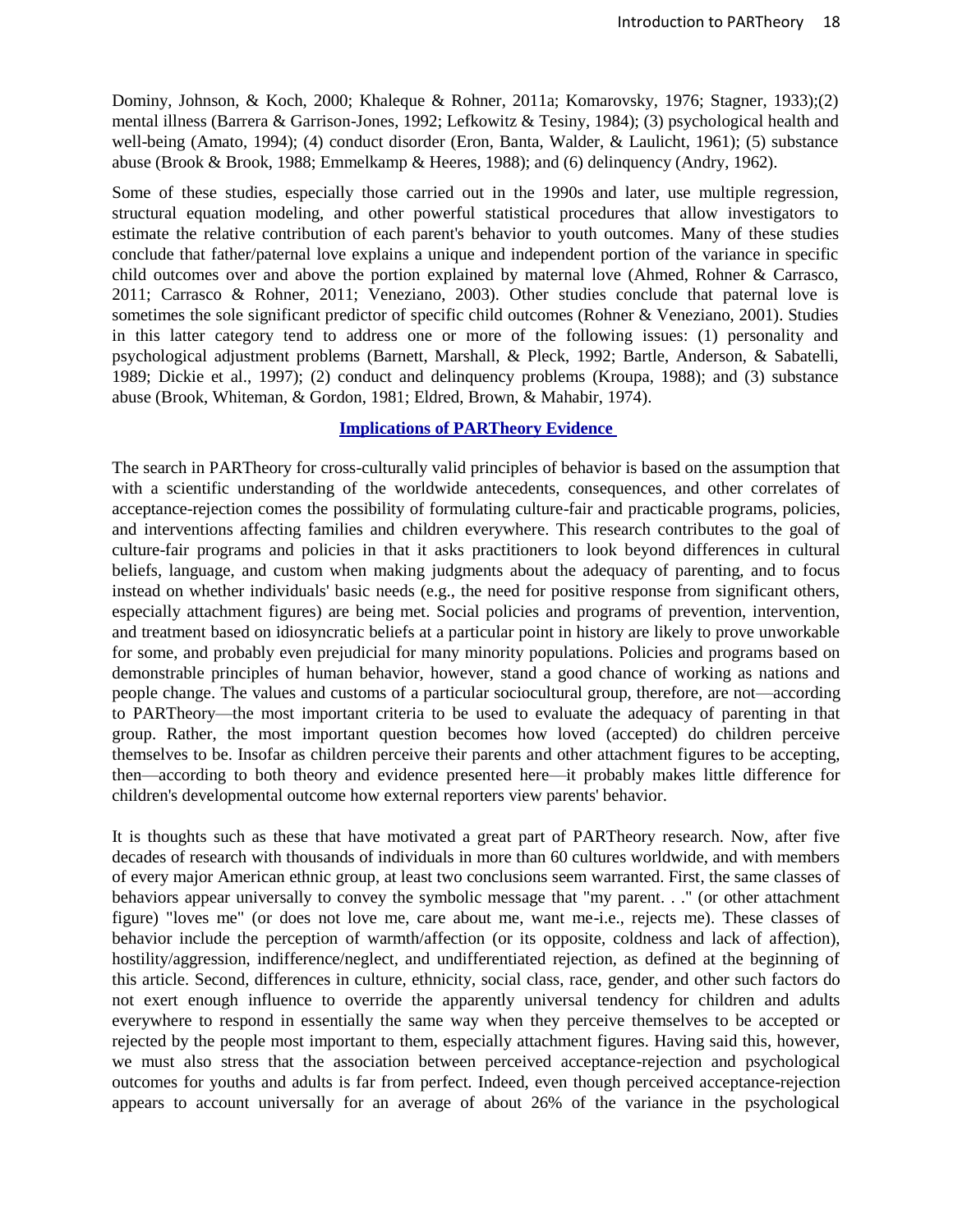adjustment of youths and adults, approximately 74% of the variance is yet to be accounted for by other factors. No doubt behavior genetics, neurobiological, sociocultural, and other experiential factors are among these influences. Nonetheless, results of research completed so far are so robust and stable crossculturally that we believe professionals should feel confident developing policies and practiceapplications based on the central tenets of PARTheory—especially PARTheory's personality subtheory despite the fact that much is yet to be learned about the causes, effects, and other correlates of perceived interpersonal acceptance and rejection.

#### **PARTheory's Place in the History of Research on Parental Acceptance-Rejection**

The empirical study of parental acceptance-rejection has a history going back to the 1890s (Stogdill, 1937). It was not until the 1930s, however, that a more-or-less continuous body of empirical research began to appear dealing with the effects of parental acceptance-rejection. Today more than 3,000 studies are available on the topic (Rohner, 2012). A great many individuals have contributed to this body of work, but a handful have made especially significant and sustained contributions. These individuals and groups represent different programs of research, employing distinctive concepts, measures, and research designs. For example, an especially productive early collection of acceptance-rejection research papers came from the Fels Research Institute in the 1930s and 1940s (Baldwin, Kalhorn, & Breese, 1945, 1949). Researchers associated with the Institute used the Fels Parental Behavior Rating Scales (Champney, 1941). During the 1930s and 1940s the Smith College Studies in Social Work also produced a long and useful series of research chapters on the effects of parental acceptance-rejection (e.g., Witmer, Leach, & Richman, 1938).

Especially noteworthy in the 1950s and 1960s--and extending into the 1970s and 1980s--was the seminal work of Schaefer and associates using the Children's Report of Parental Behavior Inventory (CRPBI; Schaefer, 1959, 1961, 1965; Schludermann & Schludermann, 1970, 1971, 1983). Also noteworthy from the 1960s and 1970s was the work of Siegelman and colleagues using the Parent-Child Relations Questionnaire (Roe & Siegelman, 1963). Rohner's program of research, which ultimately led to the construction of PARTheory and associated measures in the 1970s and 1980s grew directly out of these psychological traditions in the United States as well as from his own program of cross-cultural comparative research beginning in 1960 (Rohner, 1960, 1975; Rohner & Nielsen, 1978; Rohner & Rohner, 1980, 1981).

Other independent programs of research on issues of acceptance-rejection have also evolved, especially in the 1980s and 1990s but also expanding well into the  $21^{\degree}$  century. In the U.S. four of these programs are especially prominent. One is the sociological tradition of research based on the concept of "parental support" and "parental supportive behavior" advocated by Rollins & Thomas (1979)—and utilizing a wide variety of research measures and research designs (Amato & Booth 1997; Amato & Fowler, 2002; Barber & Thomas, 1986; Barnes & Farrell, 1992; Peterson & Rollins, 1987; Peterson, Rollins & Thomas, 1985; Whitbeck, Conger, & Kao, 1993; Whitbeck, Hoyt, Miller & Kao, 1992; Young, Miller, Norton, & Hill, 1995).

Another program of research comes from Baumrind's widely recognized conceptual model dealing with parenting prototypes, including the concepts of authoritative, authoritarian, permissive, and rejecting/neglecting styles of parenting (Baumrind, 1966, 1968, 1989, 1991). Her work has been widely discussed and incorporated into the research of many other investigators. Perhaps most prominent among these investigators is Steinberg and colleagues (Glasgow, Dornbusch, Troyer, Steinberg, & Ritter, 1997; Gray & Steinberg, 1999; Lamborn, Mounts, Steinberg, & Dornbusch, 1991; Steinberg, Elman, & Mounts, 1989; Steinberg, Lamborn, Dornbusch, & Darling, 1992). Baumrind's parenting prototypes have also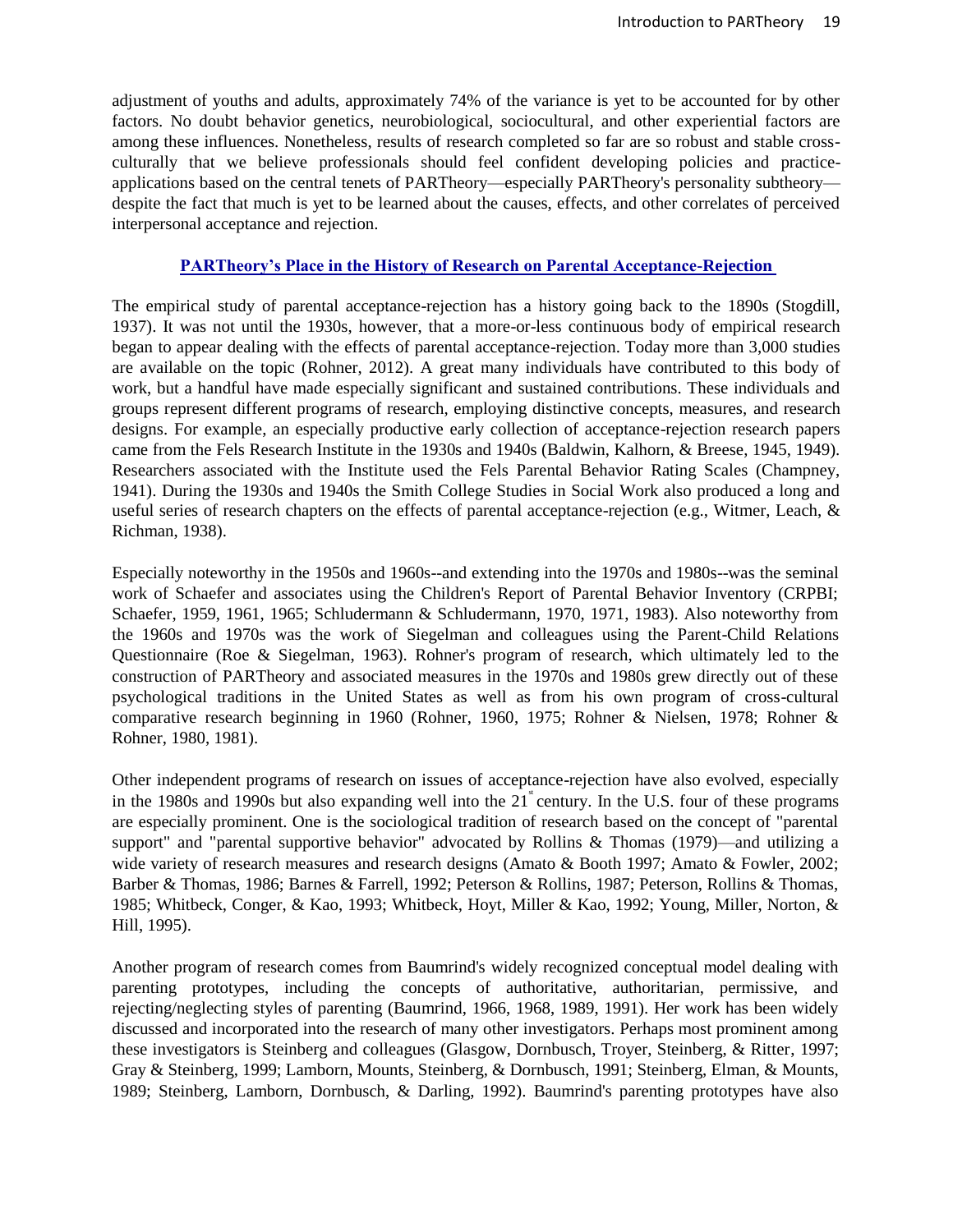generated more controversy than any other single parenting model, especially the claim that the authoritative style of parenting produces the most competent children. Increasingly, doubt is growing whether authoritative parenting necessarily produces optimum developmental outcomes for such ethnic minorities as African Americans (Baumrind, 1972; Smetana, 2000), Chinese Americans (Chao, 1994), Hispanic Americans (Torres-Villa, 1995), Korean Americans (Kim & Rohner, 2002), and others.

A third program of research comes from the work of Downey, Feldman, and colleagues (Downey & Feldman, 1996; Downey, Khouri, & Feldman, 1997; Feldman & Downey, 1994). These researchers explore the issue of "rejection sensitivity." According to them, interpersonal rejection—especially parental rejection in childhood—leads children to develop a heightened sensitivity to being rejected. That is, the children become disposed to anxiously and angrily expect, to readily perceive, and to overreact to rejection in ways that compromise their intimate relationships as well as their own wellbeing. Additionally, these authors and their colleagues have found that rejection sensitive children and adults often interpret the minor or imagined insensitivity of significant others—or the ambiguous behavior of others—as being intentional rejection.

Finally, a seminal body of research is now emerging on the neuropsychological and psychobiological correlates of perceived rejection. This body of work is not associated with a specific person or named group of persons, but rather is derivative from the neurosciences, especially from research dealing with the genetic, neurological and physiological underpinnings of perceived rejection. Thus research shows clearly that the pain and suffering associated with perceived rejection is no mere epiphenomenon, but rather has a directly measurable impact on the physical and mental health and development of individuals (e.g., see MacDonald & Jensen-Campbell, 2011; Van Harmelen, et al, 2011).

All these bodies of work, except for Rohner's, focus heavily—though not exclusively—on European Americans. However, at least three programs of international acceptance-rejection research also exist. First, with the construction and validation of a self-report questionnaire called the EMBU (Perris, Jacobsson, Lindstrvm, von Knorring, & Perris, 1980), Perris, Emmelkamp, & others launched a productive European and cross-cultural program of research on the psychological effects of acceptancerejection (Arrindell, Gerlsma, Vandereycken, Hageman, & Daeseleire, 1998; Emmelkamp & Hecrus, 1988; Perris, Arrindell, & Eisemann, 1994; Perris et al., 1985; Perris, Arrindell, Perris, Eisemann, van der Ende, & von Knorring, 1986).

Second, a somewhat less developed body of international research is that of Parker and associates, working primarily in Australia and England, and using the parental bonding instrument (PBI) (Parker, 1983a, 1983b, 1984, 1986; Parker, & Barnett, 1988; Parker, Tupling, & Brown, 1979; Torgersen, & Alnaes, 1992). Finally, beginning in the 1990's Chen and colleagues have been developing a productive series of longitudinal and cross-sectional studies primarily in The People's Republic of China and Canada on issues surrounding both maternal and paternal acceptance and rejection (Chen, Dong, & Zhou, 1997; Chen, Hastings, Rubin, Chen, Cen, & Stewart, 1998; Chen, Liu, & Li, 2000; Chen, Wu, Chen, Wang, & Cen, 2001).

Among these programs of research on acceptance-rejection, the work of Rohner and colleagues drawing from PARTheory and associated measures—is most highly developed.

#### **References**

Ahmed, R.A., Rohner, R.P., & Carrasco, M.A. (2011). Relations between psychological adjustment and perceived parental, sibling, best friend and teacher acceptance among Kuwaiti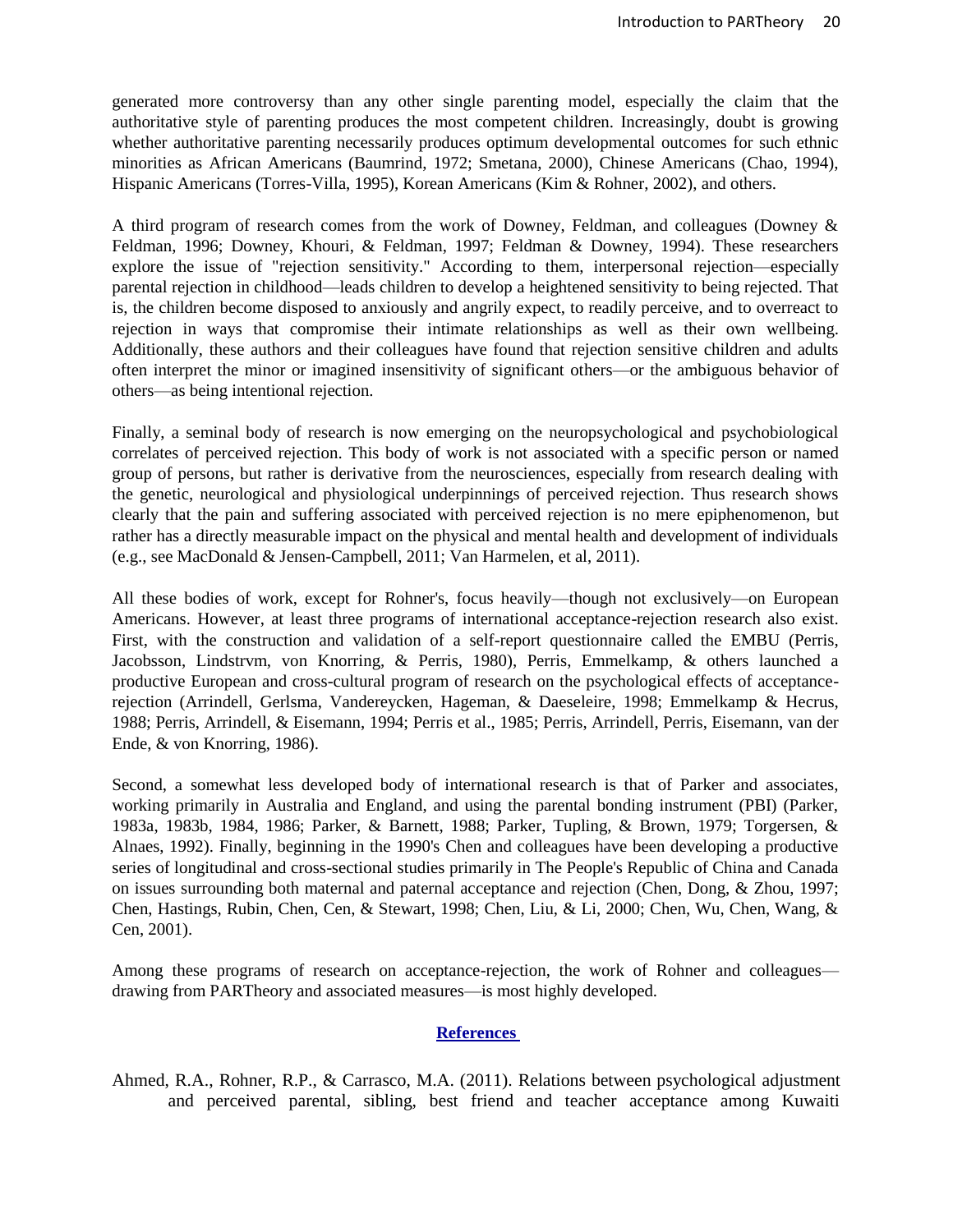adolescents. Manuscript submitted for publication.

- Ainsworth, M. D. S. (1989). Attachment beyond infancy. *American Psychologist*, *44*, 709-716.
- Ajdukovic, M. (1990). Differences in parent's rearing style between female and male predelinquent and delinquent youth (Abstract). *Psychologische Beitrage*, *32*, 7-15.
- Al-Falaij, A. (1991). *Family conditions, ego development and sociomoral development in juvenile delinquency: A study of Bahraini adolescents*. Unpublished doctoral dissertation, University of Pittsburgh, PA.
- Amato, P. R. (1994). Father-child relations, mother-child relations, and offspring psychological wellbeing in early adulthood*. Journal of Marriage and the Family, 56,* 1031-1042.
- Amato, P. R., & Booth, A. (1997). *A Generation at Risk.* Cambridge, MA: Harvard University Press.
- Amato, P. R., & Fowler, F. (2002). Parenting practices, child adjustment, and family diversity. *Journal of Marriage and the Family*, *64*, 703-716.
- Andry, R. G. (1962). Paternal and maternal roles and delinquency. In M. D. Ainsworth (Ed.), *Deprivation of maternal care* (Vol. 14) (pp. 31-41). Geneva, Switzerland: World Health **Organization**
- Aronoff, J. (1967). *Psychological needs and cultural systems: A case study*. Princeton, NJ: D. Van Nostrand.
- Arrindell, W. A., Gerlsma, C., Vandereycken, W., Hageman, W. J. J. M., & Daeseleire, T. (1998). Convergent validity of the dimensions underlying the parental bonding instrument (PBI) and the EMBU. *Personality and Individual Differences*, *24*, 341-350.
- Baldwin, A. L., Kalhourn, J., & Breese, F. H. (1945). Patterns of parent behavior. *Psychological Monographs, 58*, 3.
- Baldwin, A. L., Kalhourn, J., & Breese, F. H. (1949). The appraisal of parent behavior. *Psychological Monographs*, *63*, 4.
- Baldwin, M. W. (1992). Relational schemas and the processing of societal information. *Psychological Bulletin, 112*, 461-484.
- Barber, B. K., & Thomas, D. L. (1986). Dimensions of fathers' and mothers' supportive behavior: The case for physical affection. *Journal of Marriage and the Family, 48,* 783-794.
- Barnes, G. M., & Farrell, M. P. (1992). Parental support and control as predictors of adolescent drinking, delinquency, and related problem behaviors. *Journal of Marriage and the Family, 54*, 763-776.
- Barnett, R. C., Marshall, N. L., & Pleck, J. H. (1992). Adult son-parent relationships and their associations with sons' psychological distress. *Journal of Family Issues, 13*, 505-525.
- Barrera, M., Jr., & Garrison-Jones, C. (1992). Family and peer social support as specific correlates of adolescent depressive symptoms. *Journal of Abnormal Child Psychology, 20*, 1-16.
- Bartle, S. E., Anderson, S. A., & Sabatelli, R. M. (1989). A model of parenting style, adolescent individuation, and adolescent self-esteem: Preliminary findings. *Journal of Adolescent Research, 4*, 283-298.
- Batool, S., & Najam, H. (2009). *Relationship between perceived parenting style, perceived parental acceptance-rejection (PAR) and perception of god among young adults.* Quaide-azam University, Islamabad, Pakistan.
- Baumeister, R. F., & Leary, M. R. (1995). The need to belong: Desire for interpersonal attachments as a fundamental human motivation. *Psychological Bulletin, 117,* 497-529.
- Baumrind, D. (1966). Effects of authoritative parental control in child behavior. *Child Development, 37,* 887-907.
- Baumrind, D. (1968). Authoritarian vs. authoritative parental control. *Adolescence, 31*, 255-271.
- Baumrind, D. (1972). An exploratory study of socialization effects on Black children: Some Black-White comparisons. *Child Development, 43*, 261-267.
- Baumrind, D. (1989). *Rearing competent children*. In W. Damon (Ed.), Child development today and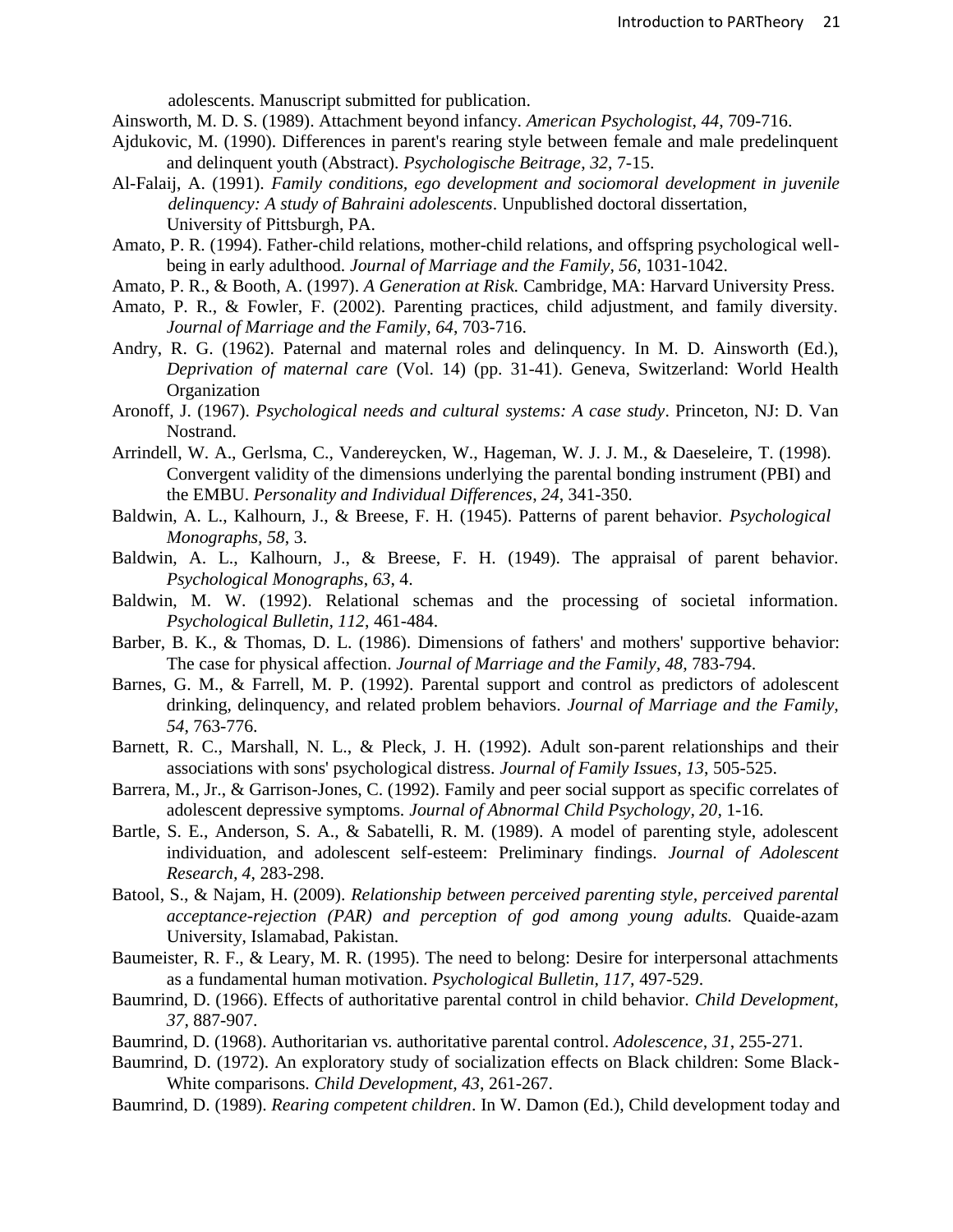tomorrow (pp. 349-378). San Francisco: Jossey-Bass.

- Baumrind, D. (1991). *Parenting styles and adolescent development.* In J Brock-Gunn, R.M. Lerner, & A.C. Peterson (Eds.), Encyclopedia of Adolescence (Vol. 2, pp. 746-758). New York: Garland.
- Belsky, J., & Pensky, E. (1988). Developmental history, personality, and family relationships: Toward an emergent family system. In R. A. Hinde, & J. Stevenson-Hinde (Eds.), *Relationships within families* (pp. 193-217). Oxford: Clarendon Press.
- Berry, J.W., & Poortinga, Y.H. (2006). Cross-cultural theory and methodology. In J. Georgas, J.W Berry, F.J.R. vander Vijver, C. Kagitcibas, & Y.H. Poortinga (Eds.), *Families across cultures: A 30-Nation Psychological Study* (pp.51-71)*.* Cambridge University Press.
- Bierman, A. (2005). The effects of childhood maltreatment on adult religiosity and spirituality: Rejecting god the father because of abusive fathers? *Journal of the Scientific Study of Religion, 44*(3), 349-359.
- Bjorklund, D. F., & Pellegrini, A. D. (2002). *The origins of human nature: Evolutionary developmental psychology*. Washington, D.C.: APA Books.
- Bowlby, J. (1982). *Attachment and loss, Vol. 1: Attachment, 2nd* edition. New York: Basic Books.
- Bronfenbrenner, U. (1979). *The ecology of human development: Experiments by nature and by design*. Cambridge, MA: Harvard University Press.
- Bronfenbrenner, U. (1994). Ecological models of human development*. In International Encyclopedia of Education*, Vol. 3 ( $2^{nd}$  ed.; pp 1643-1647). Oxford, England: Elsevier Sciences, Ltd.
- Brook, J. E., & Brook, J. S. (1988). A developmental approach examining social and personal correlates in relation to alcohol use over time. *The Journal of Genetic Psychology*, 149, 93- 110.
- Brook, J. S., Whiteman, M., & Gordon, A. S. (1981). The role of the father in his son's marijuana use. *The Journal of Genetic Psychology*, 138, 81-86.
- Carrasco. M. A., & Rohner, R. P. (2011). Relationship between perceived parental acceptance and children's psychological adjustment in the context of differential parental power and prestige. Manuscript submitted for publication.
- Champney, H. (1941). The measurement of parent behavior. *Child Development, 12*, 131-166.
- Chao, R. (1994). Beyond parental control and authoritarian parenting style: Understanding Chinese parenting through the cultural notion of training. *Child Development, 65*, 11111120.
- Chen, C., Greenberger, E., Lester, J., Dong, Q., & Guo, M. S. (1998). A cross-cultural study of family and peer correlates of adolescent misconduct. *Developmental Psychology, 34*, 770- 781.
- Chen, X., Dong, Q., & Zhou, H. (1997). Authoritative and authoritarian parenting practices and social and school adjustment. *International Journal of Behavioral Development*, 20, 855-873.
- Chen, X., Hastings, P. D., Rubin, K. H., Chen, H., Cen, G., & Stewart, S. L. (1998). Child-rearing attitudes and behavioral inhibition in Chinese and Canadian toddlers: A cross-cultural study. *Developmental Psychology, 34,* 677-686.
- Chen, X., Liu, M., & Li, D. (2000). Parental warmth, control, and indulgence and their relations to adjustment in Chinese children: A longitudinal study*. Journal of Family Psychology, 14,*  401-420.
- Chen, X., Rubin, K. H., & Li, B. (1995). Depressed mood in Chinese children: Relations with school performance and family environment. *Journal of Consulting and Clinical Psychology, 63,*  938-947.
- Chen, X., Rubin, K. H., & Li, B. (1997). Maternal acceptance and social and school adjustment in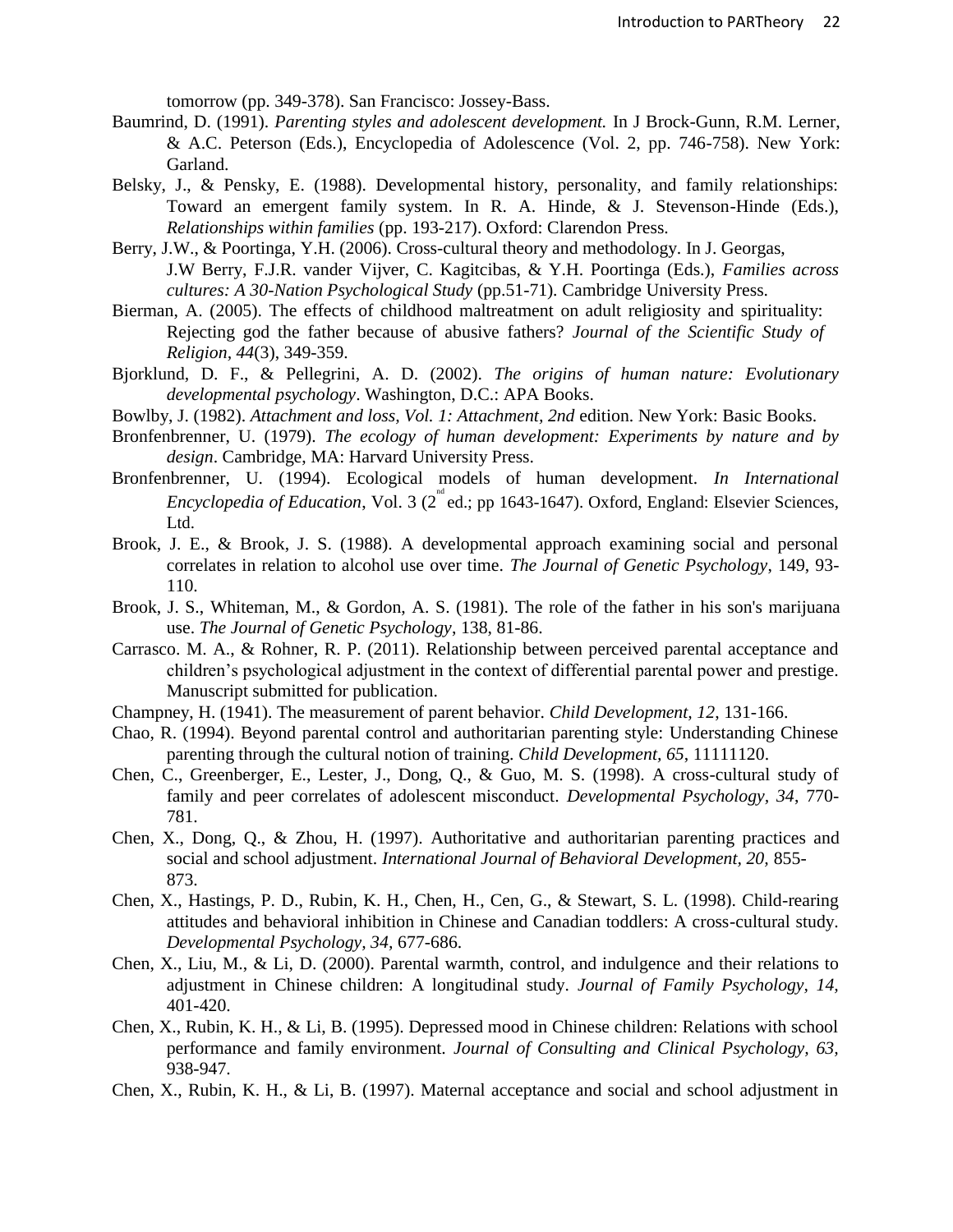Chinese children: A four-year longitudinal study. *Merrill-Palmer Quarterly, 43*, 663 681.

- Chen, X., Wu, H., Chen, H., Wang, L., & Cen, G. (2001). Parenting practices and aggressive behavior in Chinese children. *Parenting: Science and Practice, 1*, 159-184.
- Clausen, J.A. (1972). *The life course of individuals*. In M. W. Riley, M. Johnson, & A. Foner (Eds.), Aging in Society, 3. New York: Russell Sage Foundation.
- Colin, V.L. (1996). *Human attachment*. New York: McGraw-Hill.
- Coombs, R. H., & Paulson, M. J. (1988). Contrasting family patterns of adolescent drug users and nonusers. In R. H. Coombs (Ed.), *The family context of adolescent drug use* (pp. 5972). New York: Haworth Press.
- Coombs, R. H., Paulson, M. J., & Richardson, M. A. (1991). Peer vs. parental influence in substance use among Hispanic and Anglo children and adolescents*. Journal of Youth and Adolescence, 20*, 73-88.
- Cooley, C. H. (1902). *Human nature and the social order*. New York: Scribner's.
- Cournoyer, D. E. (2000). Universalist research: Examples drawing from the methods and findings of parental acceptance-rejection theory. In A. L. Comunian & U. Gielen (Eds.), *International Perspectives on Human Development* (pp.213-232). Berlin, Germany: Pabst Science Publishers.
- Cournoyer, D. E., & Malcolm, B. P. (2004). Evaluating claims for universals: A method analysis approach. *Cross-Cultural Research, 38*, 319-342.
- Courtois, C. A. (2004). Complex trauma, complex reactions: Assessment and treatment. *Psychotherapy*, *41*, 412-425.
- Crick, N. R., and Dodge, K. A. (1994). A review and reformulation of social information-processing mechanisms in children's social adjustment. *Psychological Bulletin, 115,* 74- 101.
- Crook, T., Raskin, A., & Eliot, J. (1981). Parent-child relationships and adult depression. *Child Development, 52,* 950-957.
- Dickie, J. R., Eshleman, A. K., Merasco, D. M., Shepard, A., Venderwilt, M., & Johnson, M. (1997). Parent-child relationships and children's images of God. *Journal for the Scientific Study of Religion, 36*, 25-43.
- Dominy, N. L., Johnson, W. B., & Koch, C. (2000). Perception of parental acceptance in women with binge eating disorder. *The Journal of Psychology, 134*, 23-36.
- Downey, G., & Feldman, S. I. (1996). Implications of rejection sensitivity for intimate relationships*. Journal of Personality and Social Psychology, 70,* 1327-1343.
- Downey, G., Khouri, H., & Feldman, S. I. (1996). Early interpersonal trauma and later adjustment: The mediational role of rejection sensitivity. In D. Cicchetti and S. Toth (Eds.), *Models and integrations, Rochester Symposium on Developmental Psychopathology* (Series), Vol. 3.
- Dumka, L. E., Roosa, M. W., & Jackson, K. M. (1997). Risk, conflict, mothers' parenting, and children's adjustment in low-income, Mexican immigrant, and Mexican American families. *Journal of Marriage and the Family, 59,* 309-323.
- Eisenberger, N. I. (2012). Broken hearts and broken bones: A neural perspective on the similarities between social and physical pain. *Current Directions in Psychological Science, 21,* 42-47.
- Eisenberger, N. I., Leiberman, M. D., & Williams, K. D. (2003). Does rejection hurt? An *f*MRI study of social exclusion. *Science, 302*, 290-292.
- Eldred, C. A., Brown, B. S., & Mahabir, C. (1974). Heroin addict clients' description of their families of origin. *The International Journal of the Addictions, 9*, 315-320.
- Emmelkamp, P. M. G., & Heeres, H. (1988). Drug addiction and parental rearing style: A controlled study. *The International Journal of the Addictions, 23*, 207-216.
- Epstein, S. (1994). Integration of the cognitive and the psychodynamic unconscious*. American*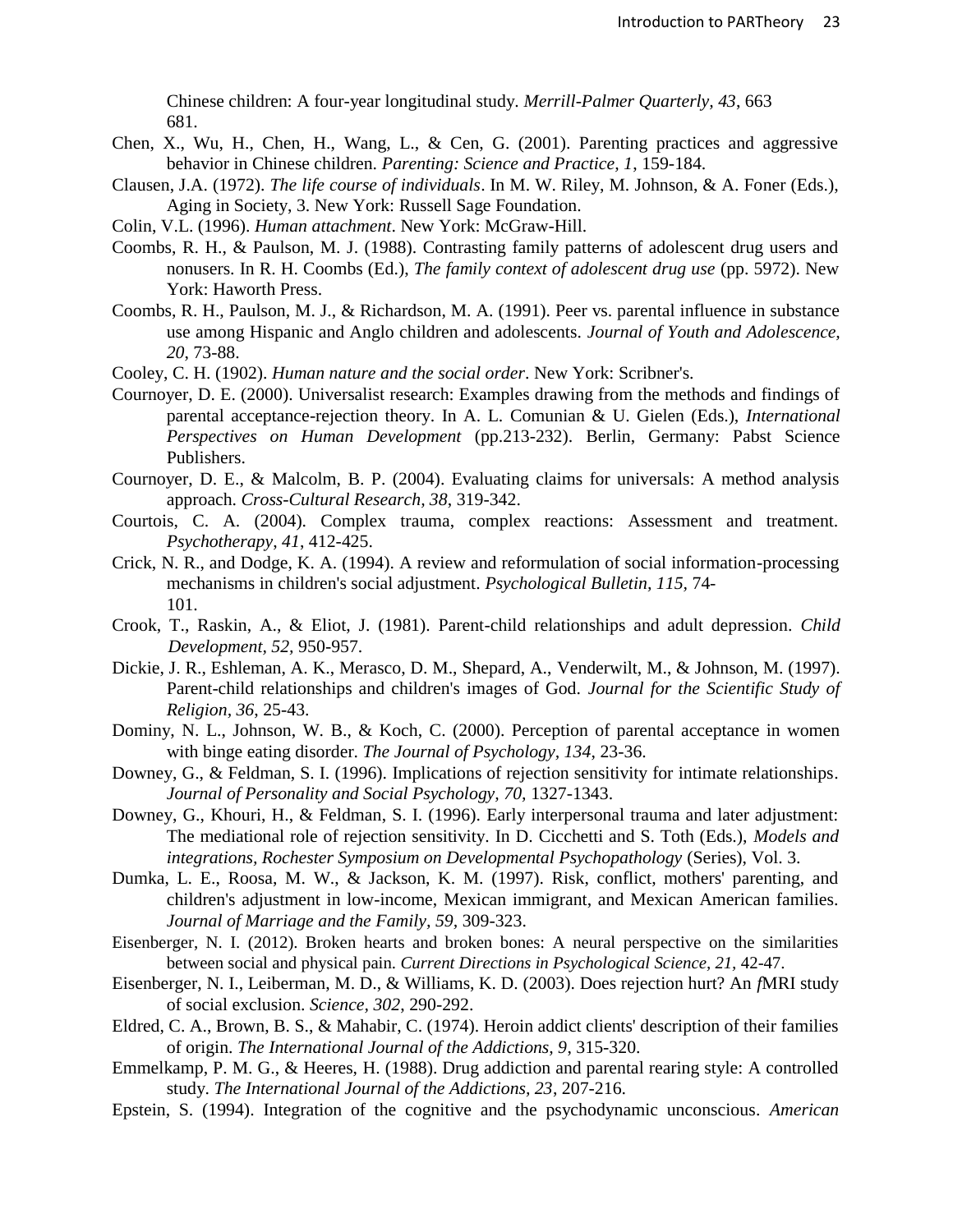*Psychologist, 49,* 709-724.

- Erkman, F. (1992). Support for Rohner's parental acceptance-rejection theory as a psychological abuse theory in Turkey. In S. Iwawaki, Y. Kashima, & K. Leung (Eds.), *Innovations in Cross-Cultural Psychology* (pp. 384-395). Liets, Amsterdam: Swets & Zeitlinger.
- Eron, L. D., Banta, T. J., Walder, L. O., & Laulicht, J. H. (1961). Comparison of data obtained from mothers and fathers on childrearing practices and their relation to child aggression. *Child Development, 32*, 457-472.
- Farrington, D. P., & Hawkins, J. D. (1991). Predicting participation, early onset and later persistence in officially recorded offending. *Criminal Behaviour and Mental Health, 1*, 1-33.
- Fattah, F.A. El. (1996). Symptoms of depression and perception of parental acceptance and control. Paper presented on symposium on PARTheory, Zagazig University, Egypt.
- Feldman, S. I., & Downey, G. (1994). Rejection sensitivity as a mediator of the impact of childhood exposure to family violence on adult attachment behavior*. Development and Psychopathology, 6,* 231-247.
- Fisher, H., Aron, A., & Brown, L. (2005). Romantic love: An fMRI study of a neural mechanism for mate choice. *Journal of Comparative Neurology,439*, 58-62.
- Ford, J. D. (2005). Treatment implications of altered affect regulation and information- processing following child maltreatment. *Psychiatric Annals*, *35*, 410-419.
- Ford, J. D. & Russo, E. (2006). Trauma-focused, present-centered, emotional self-regulation approach to integrated treatment for posttraumatic stress and addiction: Trauma adaptive recover group education and therapy (TARGET). *American Journal of Psychotherapy, 60*, 335-355.
- Gavilano, G. (1988). *Maternal acceptance-rejection and personality characteristics among adolescents in different socio-economic sectors.* Thesis for completion of Bachelor's Degree, Catholic University of Peru, Lima, Peru.
- Ge, X., Best, K.M., Conger, R.D., & Simon, R.L. (1996). Parenting behaviors and the occurrence and co-occurrence of adolescent depressive symptoms and conduct problems. Developmental Psychology, 32, 717-731.
- Ge, X., Lorenz, F. O., Conger, R. D., Elder, G. H. Jr., & Simons, R. L. (1994). Trajectories of stressful life events and depressive symptoms during adolescence. *Developmental Psychology, 30,* 467-483.
- Glasgow, K., Dornbusch, S., Troyer, L., Steinberg, L., & Ritter, P. (1997). Parenting styles, adolescents' attributions, and educational outcomes in nine heterogeneous high schools. *Child Development, 68,* 507-529.
- Goertzel, V., & Goertzel, M. G. (1962). *Cradles of eminence*. Boston: Little, Brown.
- Gomez, R., & Rohner, R. P. (2011). Tests of factor structure and measurement invariance in the US and Australia using the adult version of the Parental Acceptance Rejection Questionnaire. *Cross Cultural Research 45,* 267-285..
- Gray, M. R., & Steinberg, L. (1999). Unpacking authoritative parenting: Reassessing a multidimensional construct. *Journal of Marriage and the Family, 61*, 571-587.
- Greenberger, E., & Chen, C. (1996). Perceived family relationship and depressed mood in early and late adolescence: A comparison of European and Asian Americans. *Developmental Psychology, 32,* 707-716.
- Hassab-Allah, A. M. (1996). *Perception of Control and Social Support in Relation to Children's Symptoms of Depression*. Unpublished doctoral dissertation, Department of Psychology, University of Zagazig, Egypt.
- Howe, M. J. A. (1982). Biographical evidence and the development of outstanding individuals. *American Psychologist, 37*, 1071-1081.
- Hundleby, J. D., & Mercer, G. W. (1987). Family and friends as social environments and their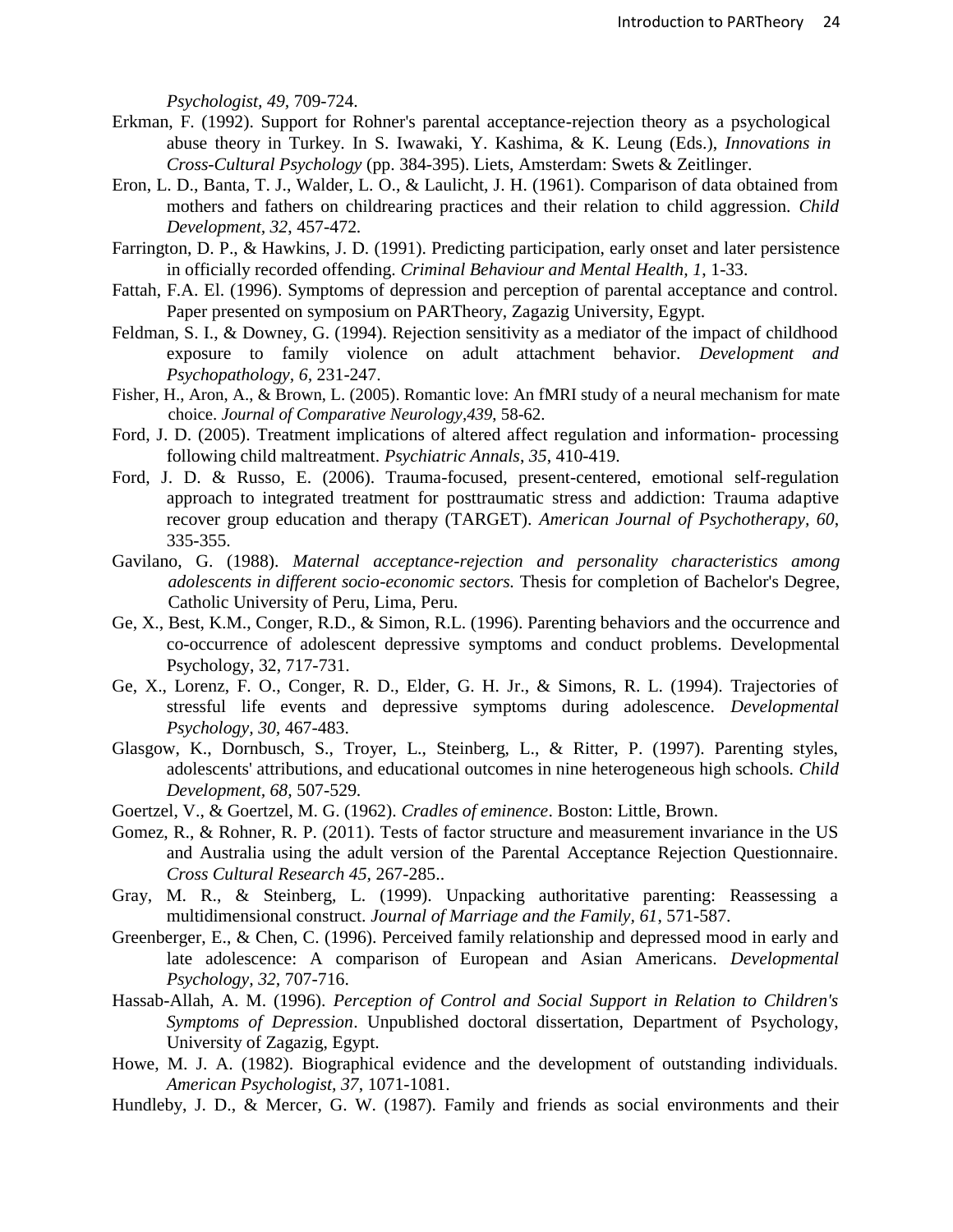relationship to adolescents' use of alcohol, tobacco, and marijuana. *Journal of Marriage and the Family, 49*, 151-164.

- Jacobson, S., Fasman, J., & DiMascio, A. (1975). Deprivation in the childhood of depressed women. *The Journal of Nervous and Mental Disease, 160*, 5-14.
- Kagan, J. (1974). The psychological requirements for human development. In N. B. Talbot (Ed.), *Raising children in modern America: Problems and prospective solutions.* (pp. 86-97). Boston, MA: Little, Brown, & Co.
- Kagan, J. (1978). The parental love trap. *Psychology Today, 12*, 54-61.
- Kardiner, A. (1939). *The Individual and his society*. New York: Columbia University Press.
- Kardiner, A. (1945a). The concept of basic personality structure as an operational tool in the social sciences. In R. Linton (Ed.) *The Science of man in the world crisis* (pp. 102-122). N.Y.: Viking Fund.
- Kardiner, A. (1945b). *The Psychological frontiers of society.* New York: Columbia University Press.
- Khaleque, A. (2001). *Parental acceptance-rejection, psychological adjustment, and intimate adult relationships.* Unpublished master's thesis, School of Family Studies, University of Connecticut, Storrs, CT.
- Khaleque, A., & Rohner, R. P. (2002a). Perceived parental acceptance-rejection and psychological adjustment: A meta-analysis of cross cultural and intracultural studies. *Journal of Marriage and the Family, 64*, 54-64.
- Khaleque, A., & Rohner, R. P. (2002b). Reliability of measures assessing the pancultural association between perceived parental acceptance-rejection and psychological adjustment: A metaanalysis of cross-cultural and intracultural studies. *Journal of Cross-Cultural Psychology, 33,*  87-99.
- Khaleque, A., & Rohner, R. P. (2011a). Pancultural assessments between perceived parental acceptance and psychological adjustment in children and adults: A meta-analytical review of worldwide research. Manuscript submitted for publication.
- Khaleque, A., & Rohner, R. P. (2011b). Pancultural relations between perceived parental acceptance and personality dispositions of children and adults: A meta analytic review of world wide research. Manuscript submitted for publication.
- Khaleque, A., Rohner, R. P., & Laukkala, H. (2008). Intimate partner acceptance, parental acceptance, behavioral control, and psychological adjustment among Finnish adults in ongoing attachment relationships. In R. P. Rohner & T. Melendez (Eds.) Parental Acceptance-Rejection Theory Studies of Intimate Adult Relationships. *Cross-Cultural Research, 42, 35-45.*
- Kim, K., & Rohner, R. P. (2002). Parental warmth, control, and involvement in schooling: Predicting academic achievement among Korean American adolescents. *Journal of Cross-Cultural Psychology, 33*, 127-140.
- Komarovsky, M. (1976). *Dilemma of masculinity: A study of college youth*. New York: Norton.
- Kroupa, S. E. (1988). Perceived parental acceptance and female juvenile delinquency. *Adolescence, 23*, 171-185.
- Lamborn, S. D., Mounts, N. S., Steinberg, L., & Dornbusch, S. M. (1991). Patterns of competence and adjustment among adolescents from authoritative, authoritarian, indulgent, and neglectful families. *Child Development, 62*, 1049-1065.
- Leary, M. R. (1999). Making sense of self-esteem. *Current Directions in Psychological Science, 8*, 32-35.
- Lefkowitz, M. M., & Tesiny, E. P. (1984). Rejection and depression: Prospective and contemporaneous analyses. *Developmental Psychology, 20*, 776-785.
- Loeber, R., & Stouthamer-Loeber, M. (1986). Family factors as correlates and predictors of juvenile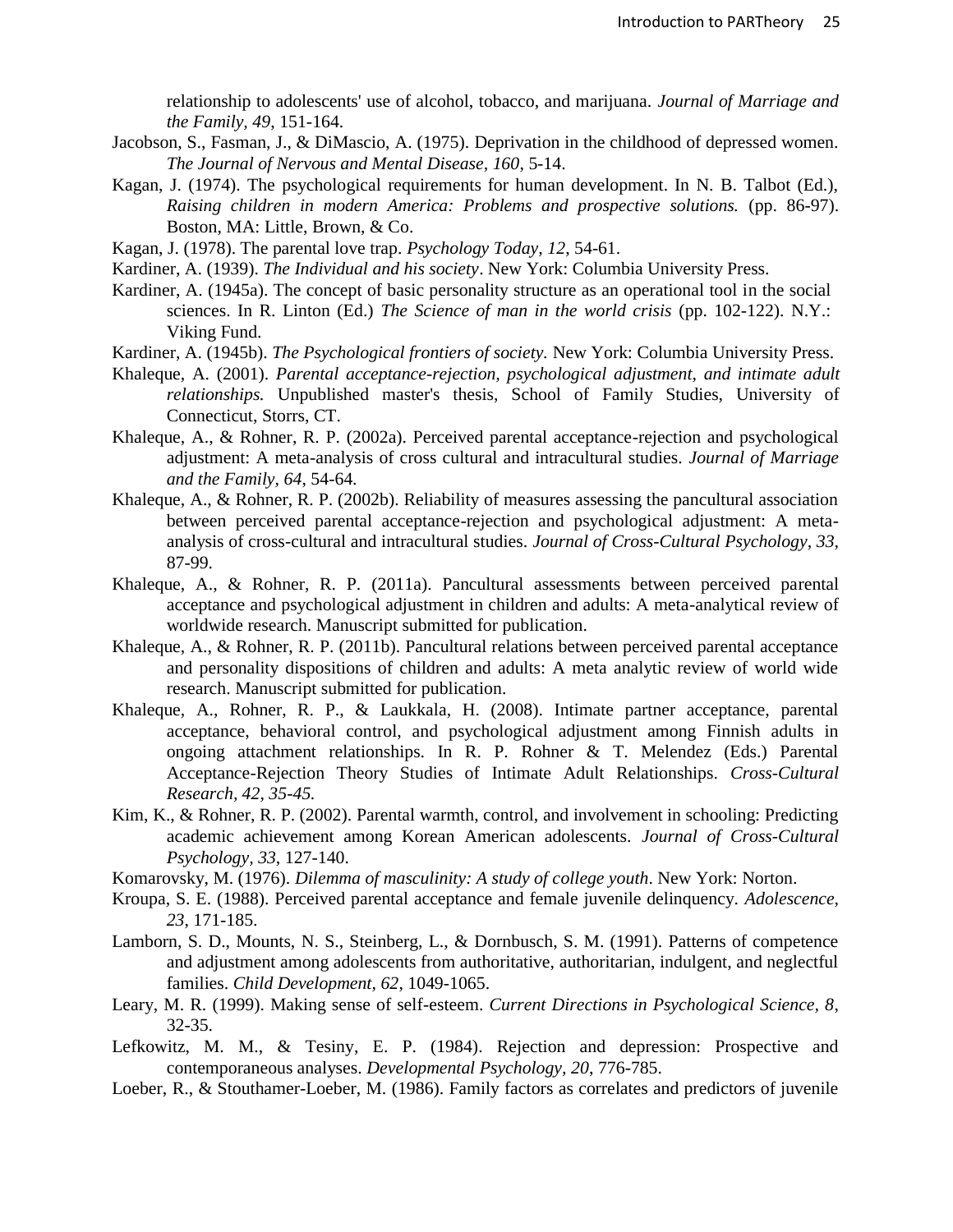conduct problems and delinquency. In M. Tonry & N. Morris (Eds.), *Crime & Justice* (Vol.7, pp. 29-149). Chicago: University of Chicago Press.

- Luby, J. L., Barch, D. M., Belden, A., Gaffrey, M. S., Tillman, R., Babb, C., Nishino, T., Suzuki, H., & Botteron, K. N. (2012). Maternal support in early childhood predicts larger hippocampal volumes at school age. *Proceedings of the National Academy of Sciences, 8,* 2854-2859.
- MacDonald, G., & Jensen-Campbell, L.A. (Eds.) (2011). *Social pain: Neuropsychological and health implications of loss and exclusion*. Washington D.C: American Psychological Association.
- Mantell, D. M. (1974). *True Americanism: Green berets and war resisters: A study of commitment*. New York: Teachers College Press.
- Marcus, R. F., & Gray, L., Jr. (1998). Close relationships of violent and non-violent African American delinquents. *Violence and Victims*, *13*, 31-46.
- Masten, A. S. (2001). Ordinary magic: Resilience process in development. *American Psychologist, 56,* 227-238.
- Maughan, B., Pickles, A., & Quinton, D. (1995). Parental hostility, childhood behavior, and adult social functioning. In J. McCord (Ed.), *Coercion and punishment in long-term perspectives.*  Cambridge: Cambridge University Press.
- Mead, G. H. (1934). *Mind, self, and society.* Chicago: University of Chicago Press.
- Merry, J. (1972). Social characteristics of addiction to heroin. *British Journal of Addiction, 67*, 322- 325.
- Myers, H. F., Newcomb, M.D., Richardson, M. A., & Alvy, K. T. (1997). Parental and family risk factors for substance use among inner-city African American children and adolescents. Journal of Psychopathology and Behavioral Assessment, 19, 109-131.
- Naroll, R. (1968). Some thoughts on comparative method in cultural anthropology. In H. M. Blalock, Jr. & A. B. Blalock (Eds.), *Methodology in social research* (pp. 236-277). New York: McGraw Hill.
- Naroll, R., Michik, G. L., & Naroll, F. (1976). *Worldwide theory testing.* New Haven, CT: Human Relations Area Files.
- Naroll, R., Michik, G. L., & Naroll, F. (1980). Holocultural research methods. In H. C. Triandis & J. W. Berry (Eds.), *Handbook of cross-cultural psychology* (vol. 2), (pp. 479-521). Boston: Allyn & Bacon.
- Parker, G. (1983a). Parental 'affectionless control' as an antecedent to adult depression. *Archives of General Psychiatry, 40,* 956-960.
- Parker, G. (1983b). *Parental overprotection: A risk factor in psychosocial development*. Philadelphia, PA: Grune & Stratton.
- Parker, G. (1984). The measurement of pathogenic parental style and its relevance to psychiatric disorder. *Social Psychiatry, 19*, 75-81.
- Parker, G. (1986). Validating an experiential measure of parental style: The use of a twin sample. *Acta Psychiatria Scandia, 73*, 22-27.
- Parker, G., Barnett, B. (1988). Perceptions of parenting in childhood and social support in adulthood. *American Journal of Psychiatry, 145*, 479-482.
- Parker, G., Kiloh, L., & Hayward, L. (1987). Parental representations of neurotic and endogenous depressives. *Journal of Affective Disorders, 13,* 75-82.
- Parker, G., Tupling, H., & Brown, B. (1979). A parental bonding instrument. British Journal of Medical Psychology, 52, 1-10.
- Parmar, P., Ibrahim, M. & Rohner, R. P. (2008). Relations among perceived spouse acceptance,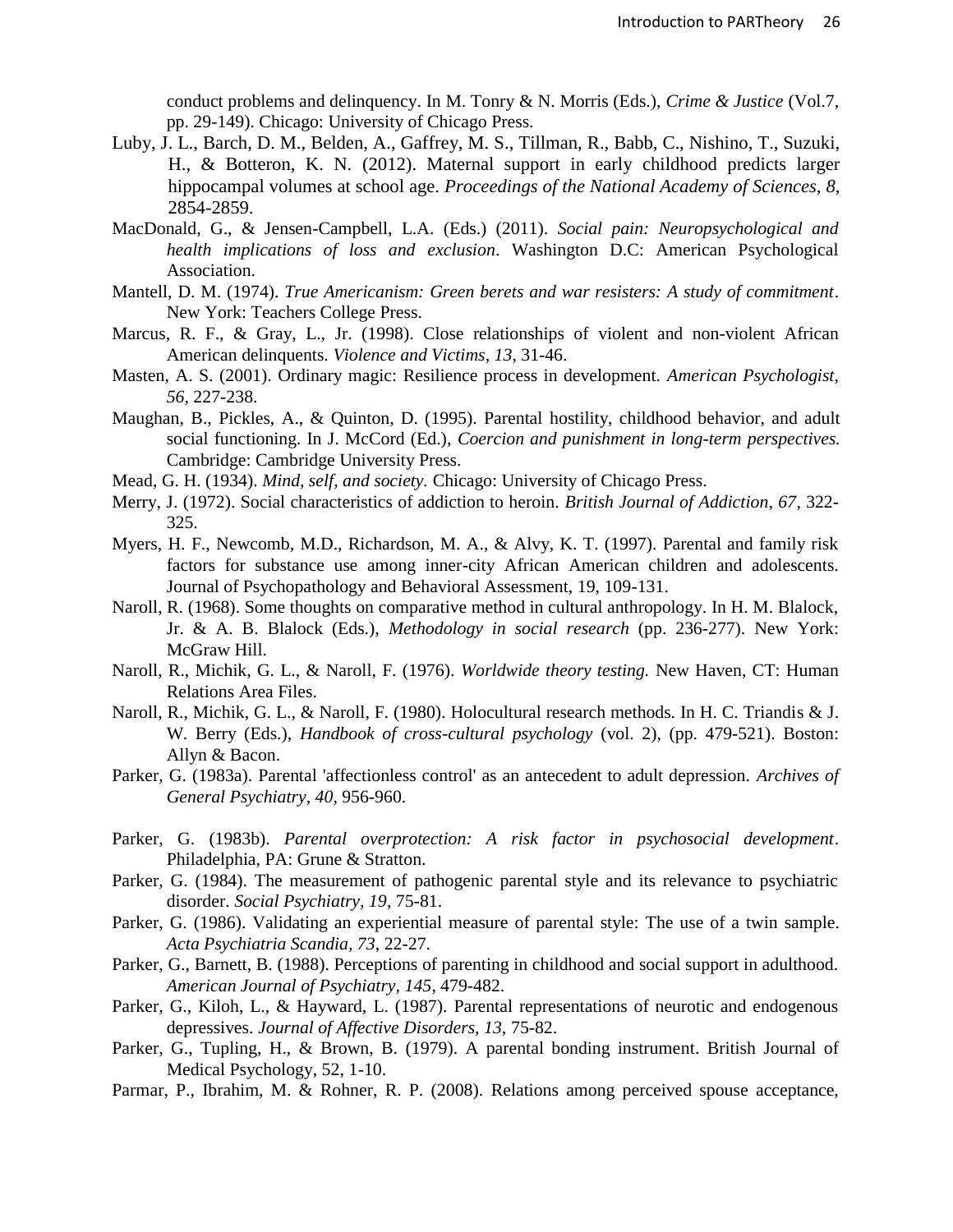remembered parental acceptance in childhood, and psychological adjustment among married adults in Kuwait. In R. P. Rohner & T. Melendez (Eds.) Parental Acceptance-Rejection Theory Studies of Intimate Adult Relationships. *Cross-Cultural Research, 42, 67-76* 

- Parmar, P., & Rohner, R. P. (2005). Relations among perceived intimate partner acceptance, remembered parental acceptance, and psychological adjustment among young adults in India. *Ethos, 33,* 402-413.
- Parmar, P., & Rohner, R. P. (2008). Relations among spouse acceptance, remembered parental acceptance in childhood, and psychological adjustment among married adults in India. In R. P. Rohner & T. Melendez (Eds.) Parental Acceptance-Rejection Theory Studies of Intimate Adult Relationships. *Cross Cultural Research, 42*(1), 57-66.
- Pedersen, W. (1994). Parental relations, mental health, and delinquency in adolescents. *Adolescence, 29,* 975-990.
- Pelto, P. J., & Pelto, G. H. (1978). *Anthropological research: The structure of inquiry*. New York: Cambridge University Press.
- Perris, C., Arrindell, W. A., & Eisemann, M. (Eds.). (1994). *Parenting and Psychopathology*. New York: John Wiley & Sons Ltd.
- Perris, C., Arrindell, W. A., Perris, H., Eisemann, M., van der Ende, J., & von Knorring, L. (1986). Perceived depriving parental rearing and depression. *British Journal of Psychiatry, 148*, 170- 175.
- Perris, C., Arrindell, W. A., Perris, H., van der Ende, J., Maj, M., Benjaminsen, S., Ross, M., Eisemann, M., & del Vecchio, M. (1985). Cross-national study of perceived parental rearing behaviour in healthy subjects from Australia, Denmark, Italy, The Netherlands and Sweden: Pattern and level comparisons*. Acta Psychiatria Scandia, 72*, 278-282.
- Perris, C., Jacobsson, L., Lindstrvm, H., von Knorring, L., & Perris, H. (1980). Development of a new inventory for assessing memories of parental rearing behaviour. *Acta Psychiatria Scandia, 61*, 265-274.
- Peterson, A. C., Sarigiani, P. A., & Kennedy, R. E. (1991). Adolescent depression: Why more girls? *Journal of Youth and Adolescence, 20*, 247-271.
- Peterson, G. W., & Rollins, B. C. (1987).Parent-child socialization as symbolic interaction. In M. Sussmen & S.K. Steinmetz (Eds). *Handbook of marriage and family*, (pp. 471-508). N.Y. Plenum Press.
- Peterson, G. W., Rollins, B. C., & Thomas, D. L. (1985). Parental influence and adolescent conformity: Compliance and internalization. *Youth and Society, 16*, 397-420.
- Prendergast, T. J. Jr., & Schaefer, E. S. (1974). Correlates of drinking and drunkenness among highschool students*. Quarterly Journal of Studies on Alcohol, 35*, 232-242.
- Reiss, D. (1997). Mechanisms linking genetic and social influences in adolescent development: Beginning a collaborative search. Current *Directions in Psychological Science, 6,* 100 105.
- Richter, J. (1994). Parental rearing and aspects of psychopathology with special reference to depression. In C. Perris, W.A. Arrindell, & M. Eisemann (Eds.), *Parenting and psychopathology* (pp. 235-251). Chicester, England: John Wiley & Sons Ltd.
- Ripoll-Núñez, K. & Alvarez, C. (2008). Perceived intimate partner acceptance, remembered parental acceptance, and psychological adjustment among Colombian and Puerto Rican youths and adults. In R. P. Rohner & T. Melendez (Eds.) Parental Acceptance-Rejection Theory Studies of Intimate Adult Relationships. *Cross-Cultural Research, 42, 23-34*
- Robertson, J. F., & Simons, R. L. (1989). Family factors, self-esteem, and adolescent depression. *Journal of Marriage and the Family, 51,* 125-138.
- Roe, A., & Siegelman, M. (1963). A parent-child relations questionnaire. *Child Development, 20*, 355-369.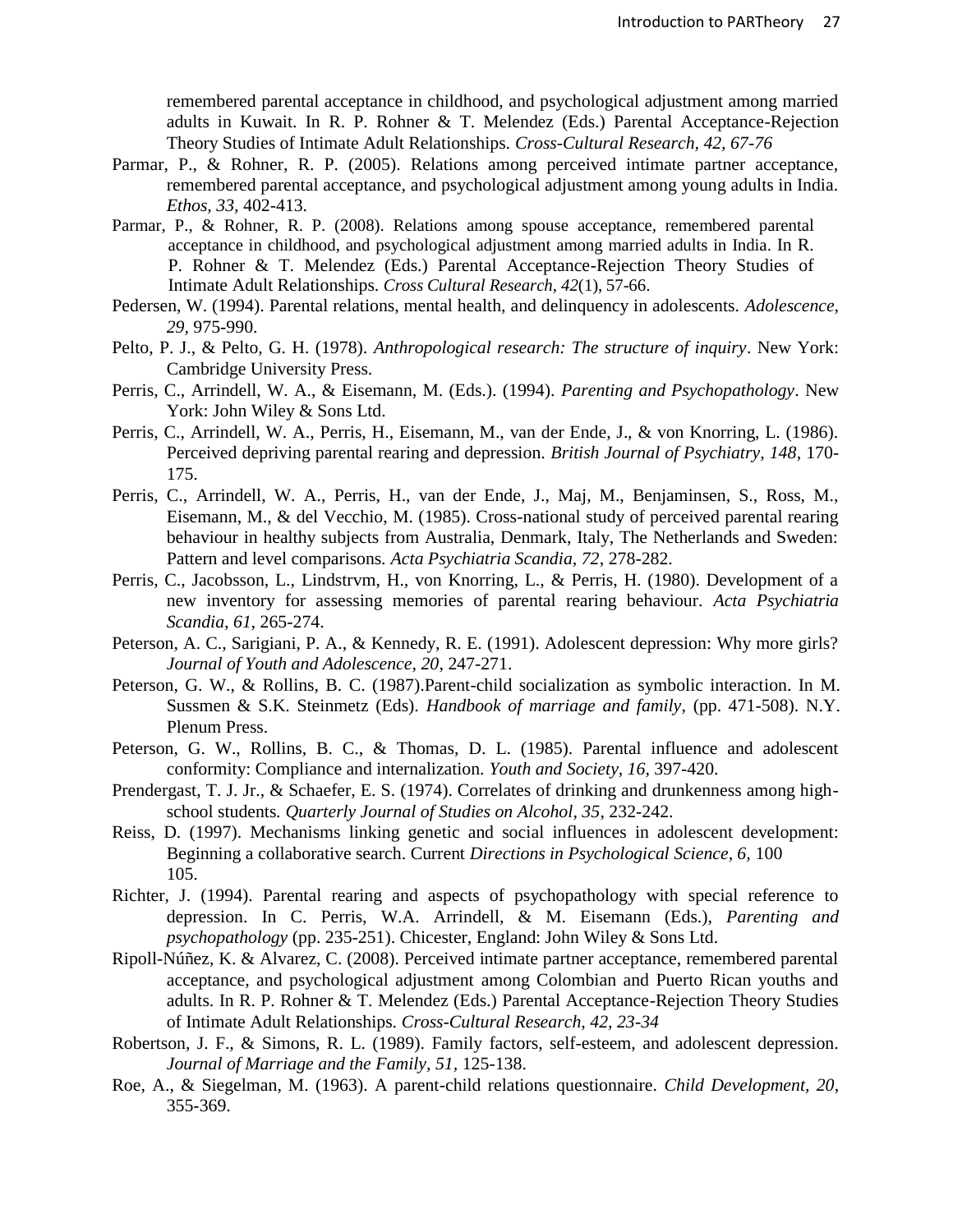- Rohner, R. P. (1960). *Child acceptance-rejection and modal personality in three Pacific societies*. M.A. Thesis, Stanford University.
- Rohner, R. P. (1975). *They love me, they love me not: A worldwide study of the effects of parental acceptance and rejection*. New Haven, CT: HRAF Press (Available from Rohner Research Publications, Storrs, CT).
- Rohner, R. P. (1977). Advantages of the comparative method of anthropology. *Behavior Science Research (*now *Cross-Cultural Research), 12*, 117-144.
- Rohner, R. P. (1986). *The warmth dimension: Foundations of parental acceptance-rejection theory.*  Beverly Hills, CA: Sage Publications, Inc. (Available from Rohner Research Publications, Storrs, CT).
- Rohner, R. P. (1987). [Effects of perceived parental warmth, control, and punishment on the psychological adjustment, school conduct, and academic achievement of youth in a biracial southern community.] Unpublished data.
- Rohner, R. P. (1994). Patterns of parenting: The warmth dimension in cross-cultural perspective. In W. J. Lonner & R. S. Malpass (Eds.) *Readings in psychology and culture*. (pp.113120). Needham Heights, MA: Allyn and Bacon.
- Rohner, R. P. (1998). Father love and child development: History and current evidence. *Current Directions in Psychological Science, 7*, 157-161.
- Rohner, R. P. (1999). Acceptance and rejection. In D. Levinson, J. Ponzetti, & P. Jorgensen (Eds.), *Encyclopedia of human emotions*, Vol. 1, pp. 6-14. New York: Macmillan Reference.
- Rohner, R. P. (2004). The parental "acceptance-rejection syndrome:" Universal correlates of perceived rejection*. American Psychologist*, 59, 830-840.
- Rohner, R. P. (2005a). Parental Acceptance-Rejection Questionnaire (PARQ): Test manual. In R. P. Rohner & A. Khaleque (Eds.) *Handbook for the study of parental acceptance and rejection*, 4<sup>th</sup> ed. (pp. 43-106). Storrs, CT: Rohner Research Publications.
- Rohner, R. P. (2005b). Parental Acceptance-Rejection/Control Questionnaire (PARQ/Control): Test manual. In R. P. Rohner & A. Khaleque (Eds.) *Handbook for the study of parental acceptance and rejection*, 4<sup>th</sup> ed. (pp. 137-186). Storrs, CT: Rohner Research Publications.
- Rohner, R. P. (2010). Perceived teacher acceptance, parental acceptance, and the adjustment, achievement, and behavior of school-going youth internationally. *Cross-Cultural Research, 44*(3), 211-221.
- Rohner, R. P. (2012). Parental acceptance and rejection bibliography. Retrieved March 27, 2012 from www.csiar.uconn.edu.
- Rohner, R. P., Bourque, S. L., & Elordi, C. A. (1996). Children's perceptions of corporal punishment, caretaker acceptance, and psychological adjustment in a poor, biracial southern community. *Journal of Marriage and the Family, 58*, 842-852.
- Rohner, R. P., & Britner, P. A. (2002). Worldwide mental health correlates of parental acceptancerejection: Review of cross-cultural and intracultural evidence*. Cross-Cultural Research, 36,*  16-47.
- Rohner, R. P., & Chaki-Sircar, M. (1988). *Women and children in a Bengali village*. Hanover, NH: University Press of New England.
- Rohner, R. P. & Frampton, S. (1982). Perceived parental acceptance-rejection and artistic preference: An unexplained contradiction. *Journal of Cross-Cultural Psychology, 13*, 250-259.
- Rohner, R. P., & Khaleque, A (Eds.). (2005a). *Handbook for the study of parental acceptance and rejection (4th Edition).* Storrs, CT: Rohner Research Publications.
- Rohner, R. P., & Khaleque, A. (2005b). Personality Assessment Questionnaire: Test manual. In R. P. Rohner & A. Khaleque (Eds.) *Handbook for the study of parental acceptance and rejection*, 4 th ed. (187-226). Storrs, CT: Rohner Research Publications.
- Rohner, R. P., & Khaleque, A. (2008). Relations between partner acceptance and parental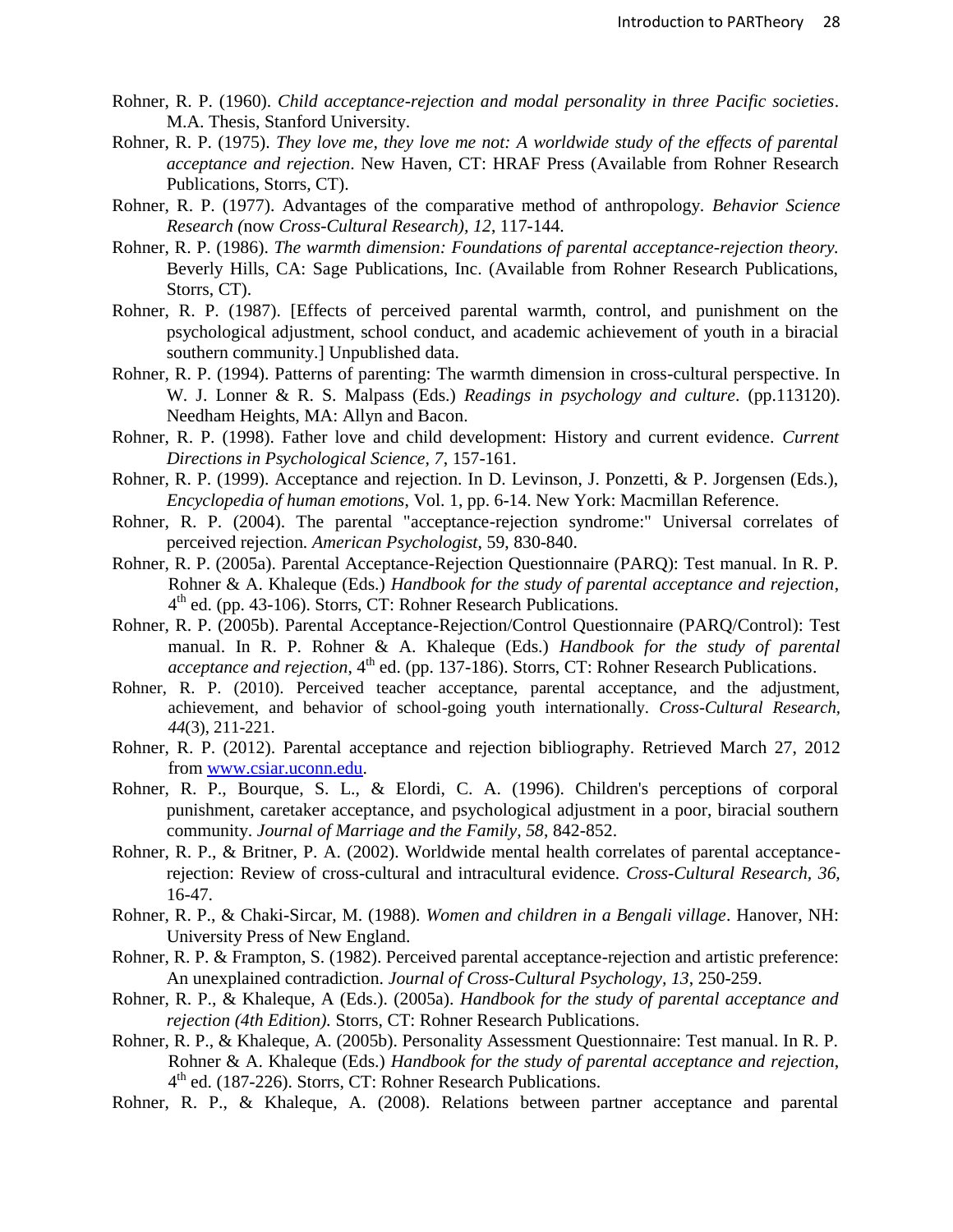acceptance, behavioral control, and psychological adjustment among heterosexual adult women in the U.S. In F. Columbus (Ed.), *Family Relations: Behavioral, Psychological, and Sociological Aspect* (pp. 187-197). New York: Nova Science Publishers, Inc.

- Rohner, R. P., & Khaleque, A. (2010). Testing central postulates of parental acceptance-rejection theory (PARTheory): A meta-analysis of cross-cultural studies. *Journal of Family Theory and Review, 3,* 73-87.
- Rohner, R. P., Uddin, M. K., Shomsunaher, M., & Khaleque, A. (2008). Intimate partner acceptance, parental acceptance in childhood, and psychological adjustment among Japanese adults. In R. P. Rohner & T. Melendez (Eds.), *Cross Cultural Research, 42*(1), 87-97.
- Rohner, R. P., Melendez, T., & Kraimer-Rickaby, L. (2008). Intimate partner acceptance, parental acceptance in childhood, and psychological adjustment among American adults in ongoing attachment relationships. *Cross Cultural Research, 42*(1), 13-22.
- Rohner, R. P., Naroll, R., Barry, III, H., Divale, W. T., Erickson, E. E., Schaefer, J. M.,& Sipes, R. G. (1978). Guidelines for holocultural research*. Current Anthropology, 19*, 128-129.
- Rohner, R. P., & Neilsen, C. C. (1978)*. Parental acceptance and rejection: A review and annotated bibliography of research and theory* (2 Volumes). New Haven, CT: HRAF Press.
- Rohner, R. P., & Rohner, E. C. (1980). Worldwide tests of parental acceptance-rejection theory [Special Issue]. *Behavior Science Research, 15*.
- Rohner, R. P., & Rohner, E. C. (1981). Parental acceptance-rejection and parental control: Crosscultural codes. *Ethnology, 20*, 245-260.
- Rohner, R. P., & Veneziano, R. A. (2001). The importance of father love: History and contemporary evidence*. Review of General Psychology, 5,* 382-405.
- Rollins, B.C., & Thomas, D.L. (1979). Parental support, power, and control techniques in the socialization of children. In Burr, W.R., Hill, R., Nye, F.I., and Reis, I.L. (Eds.). *Contemporary theories about the family*, 1, 317-364.
- Rosenberg, C. M. (1971). The young addict and his family. *British Journal of Psychiatry, 118*, 469- 470.
- Rothbaum, F., & Weisz, J. R. (1994). Parental caregiving and child externalizing behavior in nonclinical samples: A meta-analysis*. Psychological Bulletin, 116*, 55-74.
- Salama, M. (1984). *Child rearing methods in relation to the psychological problems in middle childhood*. Unpublished doctoral thesis, Ain Shams University, Cairo, Egypt. (In Arabic).
- Salama, M. (1990). Perceived parental rejection and cognitive distortions: Risk factors for depression. *Egyptian Journal of Mental Health, 30,* 1-17.
- Saudino, K. J. (1997). Moving beyond the heritability question: New direction in behavioral genetic studies of personality. *Current Directions in Psychological Sciences, 6*, 86-90.
- Saxena, V. (1992). Perceived maternal rejection as related to negative attention-seeking classroom behavior among primary school children. *Journal of Personality and Clinical Studies, 8,* 129- 135.
- Schaefer, E. S. (1959). A circumplex model for maternal behavior. *Journal of Abnormal and Social Psychology, 59,* 226-335.
- Schaefer, E. S. (1961). Converging conceptual models for maternal behavior and for child behavior. In J. C. Glidewell (Ed.) *Parental attitudes and child behavior*. Springfield, IL: Charles C. Thomas.
- Schaefer, E. S. (1965). Children's reports of parental behavior: An inventory. *Child Development, 36*, 413-424.
- Schludermann, E., & Schludermann, S. (1970). Replicability of factors in children's report of parental behavior. *Journal of Psychology, 76,* 239-249.
- Schludermann, E., & Schludermann, S. (1971). Adolescent perception of parental behavior in Hutterite communal society. *Journal of Psychology, 79,* 29-39.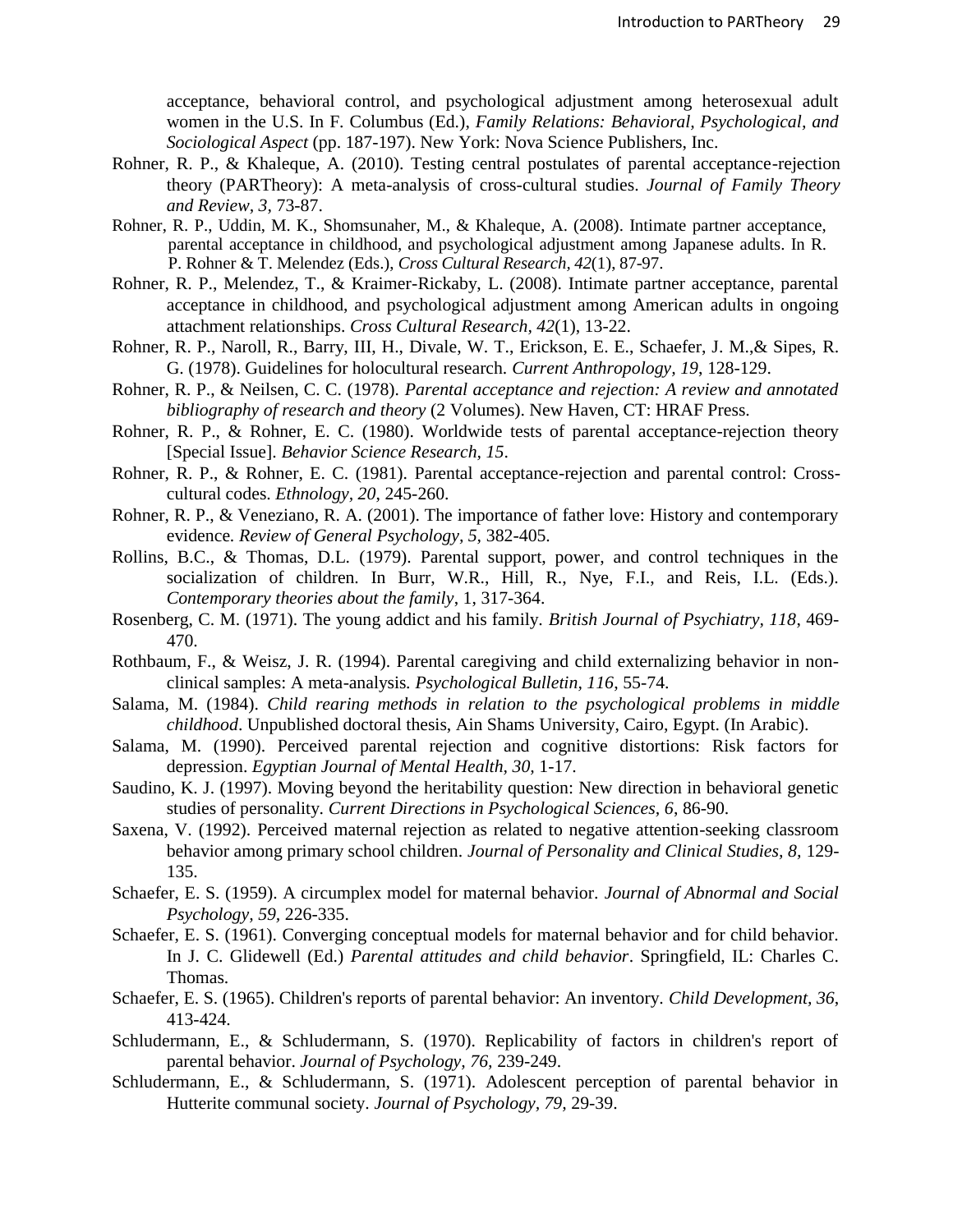- Schludermann, E., & Schludermann, S. (1983). Sociocultural change and adolescents' perception of parent behavior. *Developmental Psychology, 19*, 674-685.
- Shedler, J., & Block, J. (1990). Adolescent drug use and psychological health: A longitudinal inquiry. *American Psychologist, 45*, 612-630.
- Simons, R. L., Robertson, J. F., & Downs, W. R. (1989). The nature of the association between parental rejection and delinquent behavior. *Journal of Youth and Adolescence, 18*, 297-310.
- Smetana, J. G. (2000). Middle-class African American adolescents' and parents' conceptions of parental authority and parenting practices: A longitudinal investigation. *Child Development, 71*, 1672-1686.
- Somerfield, M. R., & McCrae, R. R. (2000). Stress and coping research: Methodological challenges, theoretical advances, and clinical applications*. American Psychologist, 55*, 620-625.
- Squire, S., & Stein, A. (2003). Functional MRI and parental responsiveness: A new avenue into parental psychopathology and early parent-child interactions? *British Journal of Psychiatry, 183*, 481-483.
- Stagner, R. (1933). The role of parents in the development of emotional instability. *Psychological Bulletin, 30*, 696-697.
- Steinberg, L., Elman, J. D., & Mounts, N. S. (1989). Authoritative parenting, psychosocial maturity, and academic success among adolescents. *Child Development, 60*, 1424-1436.
- Steinberg, L., Lamborn, S., Dornbusch, S., & Darling, N. (1992). Impact of parenting practices on adolescent achievement: Authoritative parenting, school involvement, and encouragement to succeed. *Child Development, 63*, 1266-1281.
- Stogdill, R. M. (1937). Survey of experiments on children's attitudes toward parents: 1894-1936. *Journal of Genetic Psychology, 51*, 293-303.
- Thiele, S. H. (2007). *Developing a healing god image: Young adults' reflections on paternal relational patterns as predictors of god image development during adolescence.* Unpublished Doctoral Dissertation, New Orleans Baptist Theological Seminary.
- Torgersen, S., & Alnaes, R. (1992). Differential perception of parental bonding in schizotypal and borderline personality disorder patients. *Comprehensive Psychiatry, 33,* 34-38.
- Torres-Villa, M. S. (1995). *Parenting styles, language, and parents' education as predictors of school achievement for Hispanic students*. Unpublished doctoral dissertation, Georgia State University, Atlanta.
- van der Kolk, B.A. (2010). Developmental trauma disorder: Towards a relational diagnosis for children with complex trauma histories. Unpublished manuscript.
- Van Harmelen, A., van Tol, M., van der Wee, N. J. A., Veltman, D. J., Laeman, A., Spinhoven, P., et al. (2010). Reduced medial prefrontal cortex volume in adults reporting childhood emotional maltreatment. *Biological Psychiatry, 68,* 832-838.
- Varan, A., Rohner, R. P., & Eryuksel, G. (2008). Intimate partner acceptance, parental acceptance in childhood, and psychological adjustment among Turkish adults in ongoing attachment relationships. *Cross Cultural Research, 42*(1), 46-56.
- Veneziano, R. A. (2000). Perceived paternal and maternal acceptance and rural African American and European American youths' psychological adjustment*. Journal of Marriage and the Family, 62*, 123-132.
- Veneziano, R. A. (2003). The importance of paternal warmth*. Cross-Cultural Research, 37*, 265-281.
- Veneziano, R. A., Rohner, R. P. (1998). Perceived paternal acceptance, paternal involvement, and youths' psychological adjustment in a rural, biracial southern community*. Journal of Marriage and the Family, 60*, 335-343.
- Vrasti, R., Eisemann, M., Podea, D., Olteanu, I., Scherppler, D., & Peleneagra, R. (1990). Parental rearing practices and personality in alcoholics classified according to family history. In C. N. Stefanis, C. R. Soldatos, & A. D. Rabavilas (Eds.), *Psychiatry: A world perspective* (Vol. 4,